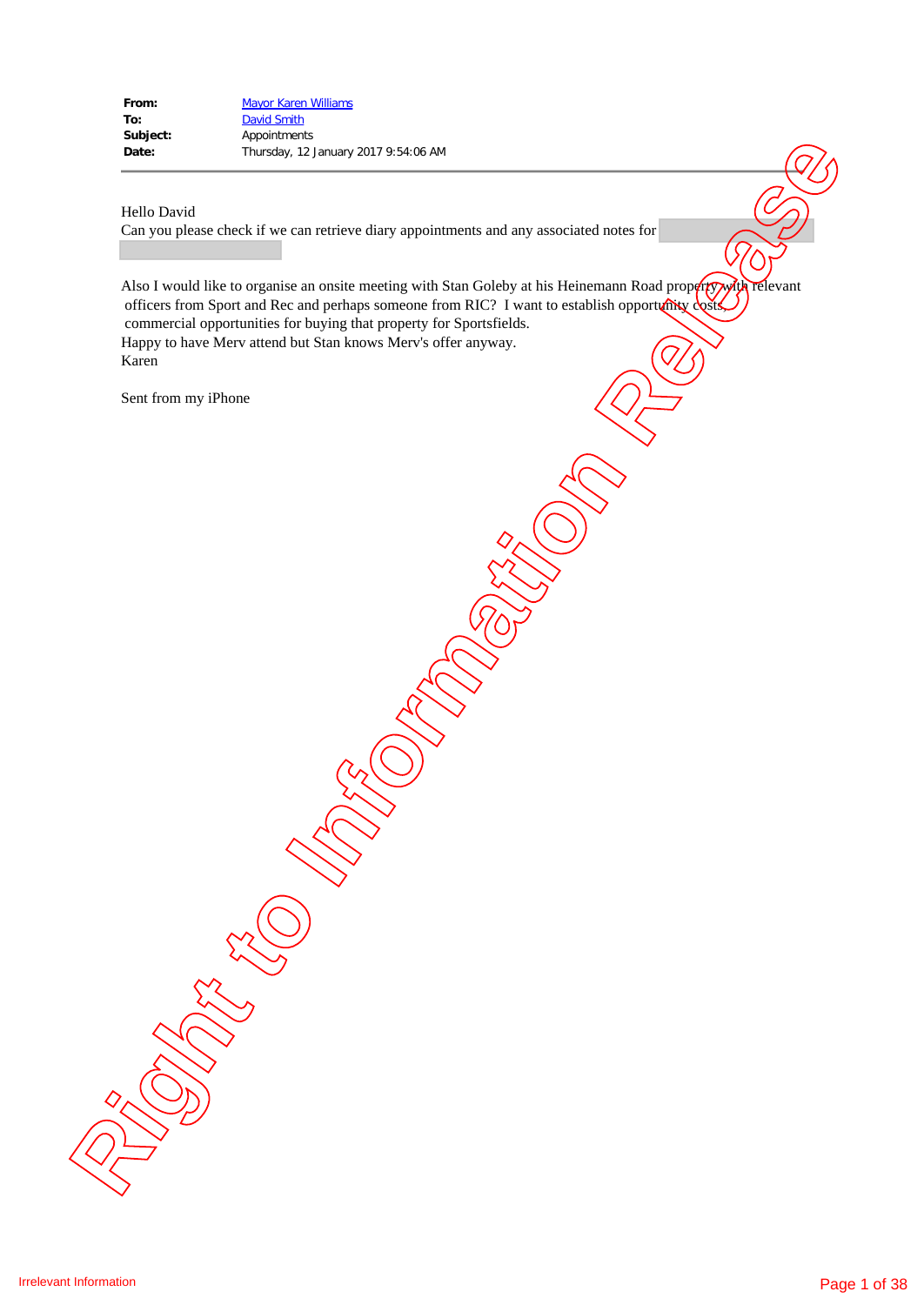| From: | <b>Mayor Karen Williams</b>        |
|-------|------------------------------------|
| To:   | David Smith                        |
| Date: | Friday, 13 January 2017 9:42:48 AM |

David

Can we make sure Lex Smith is invited to our Goleby- Heinemann Rd visit? K **Right to Information Release to Information Release and Release and Release and Release and Release and Release and Release and Release and Release and Release and Release and Release and Release and Release and Release a** 

Sent from my iPhone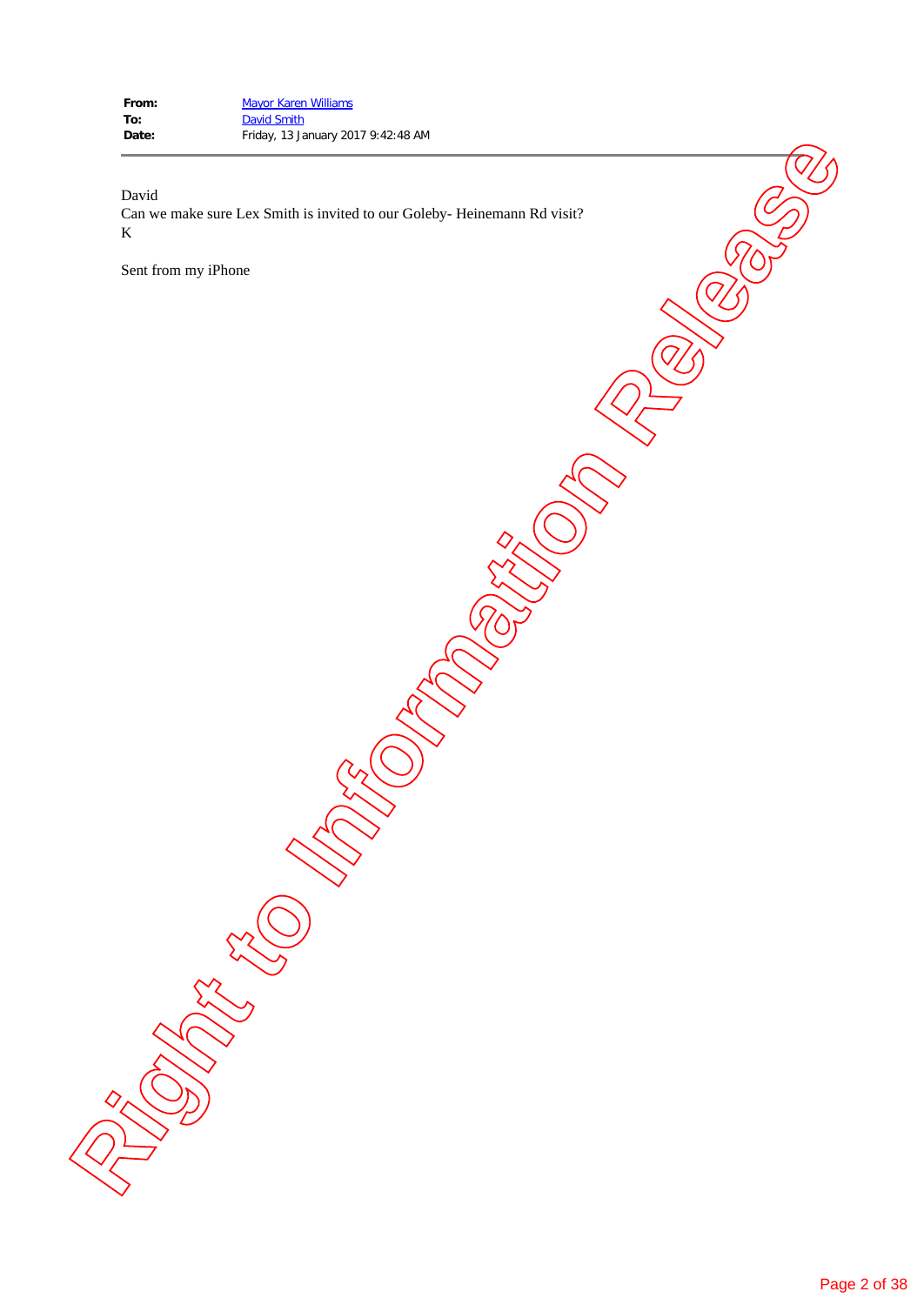Sure thing

David Smith Executive Officer Office of Mayor and Elected Members Redland City Council PO Box 21 Cleveland QLD 4163 david.smith@redland.qld.gov.au Phone: 07 3829 8624 / **Right to International Studies (2003)**<br> **Right to International Studies (2003)**<br> **Right to International Studies (2004)**<br> **Right to International Studies (2004)**<br> **Right to International Studies (2004)**<br> **Right to Interna** 

I acknowledge the traditional custodians on the lands and seas where I wor I pay my respects to Elders, past, present and future.

-----Original Message----- From: Mayor Karen Williams Sent: Friday, 13 January 2017 9:43 AM To: David Smith Subject:

David Can we make sure Lex Smith is invited to our Goleby Heinemann Rd visit? K

Sent from my iPhone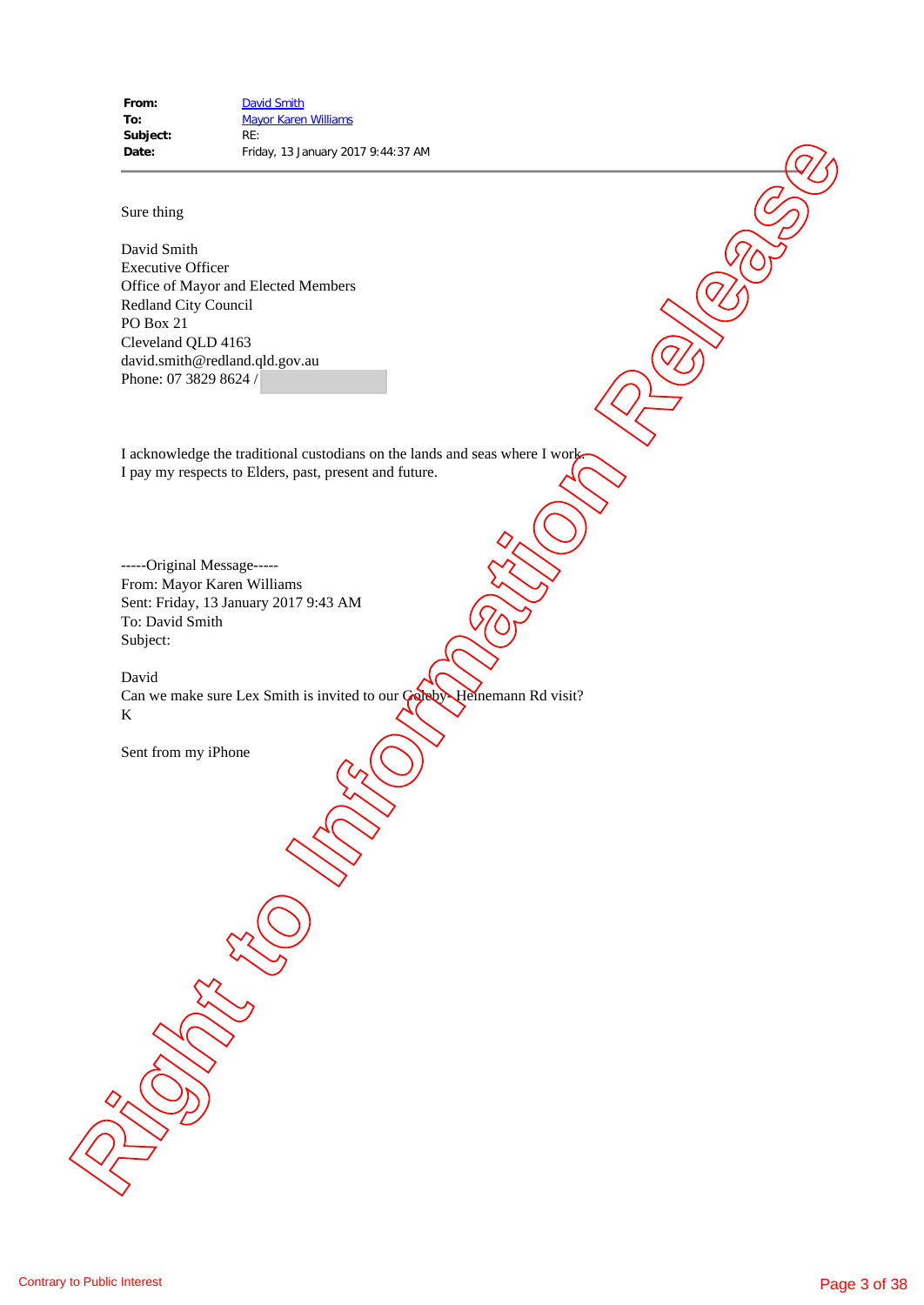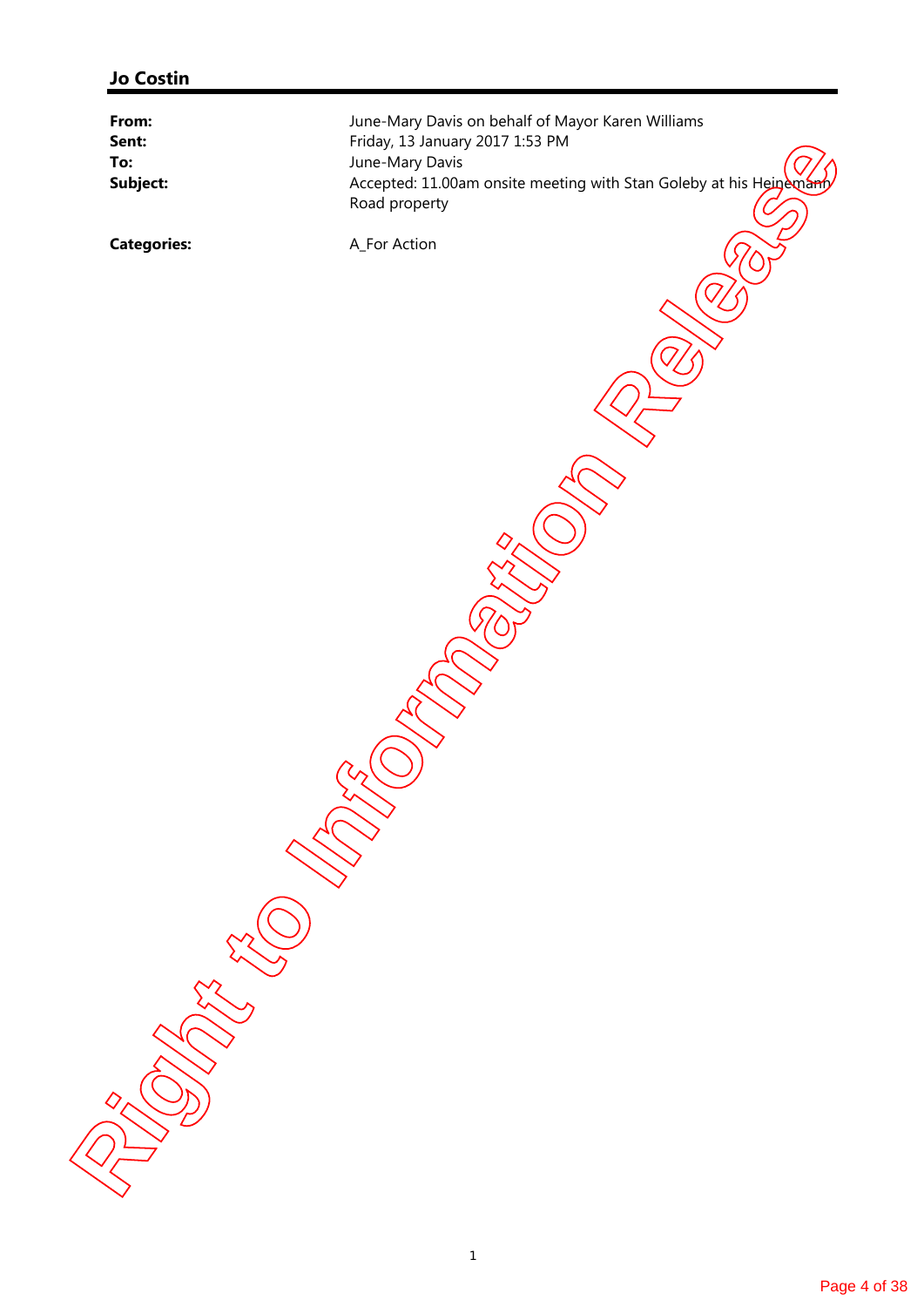### **Jo Costin**

|                                                                                                    | 11.00am onsite meeting with Stan Goleby at his Heinemann Road<br>property                                                                                                                                                                                                                                                                                                                                                                                                                         |
|----------------------------------------------------------------------------------------------------|---------------------------------------------------------------------------------------------------------------------------------------------------------------------------------------------------------------------------------------------------------------------------------------------------------------------------------------------------------------------------------------------------------------------------------------------------------------------------------------------------|
| <b>Location:</b>                                                                                   | 277-293 Heinemann Road, Mount Cotton                                                                                                                                                                                                                                                                                                                                                                                                                                                              |
| Start:                                                                                             | Fri 27/01/2017 11:00 AM                                                                                                                                                                                                                                                                                                                                                                                                                                                                           |
| End:                                                                                               | Fri 27/01/2017 12:00 PM                                                                                                                                                                                                                                                                                                                                                                                                                                                                           |
| <b>Show Time As:</b>                                                                               | Tentative                                                                                                                                                                                                                                                                                                                                                                                                                                                                                         |
| <b>Recurrence:</b>                                                                                 | (none)                                                                                                                                                                                                                                                                                                                                                                                                                                                                                            |
| <b>Meeting Status:</b>                                                                             | Not yet responded                                                                                                                                                                                                                                                                                                                                                                                                                                                                                 |
| <b>Organizer:</b>                                                                                  | June-Mary Davis                                                                                                                                                                                                                                                                                                                                                                                                                                                                                   |
| <b>Required Attendees:</b>                                                                         | Mayor Karen Williams; Lex Smith; MervENigtt; Peter Kelley                                                                                                                                                                                                                                                                                                                                                                                                                                         |
| <b>Categories:</b>                                                                                 | A_For Action                                                                                                                                                                                                                                                                                                                                                                                                                                                                                      |
|                                                                                                    | Invited to attend meeting with the Mayor will be Lex Smith, Peter Kelley and Merv Elliott.                                                                                                                                                                                                                                                                                                                                                                                                        |
|                                                                                                    | On arrival, Stan Goleby will meet you at the gate in $\frac{\hbar \mathcal{G}}{\hbar \mathcal{G}}$ Stan will then take you in his 4WD onto                                                                                                                                                                                                                                                                                                                                                        |
| the property.                                                                                      |                                                                                                                                                                                                                                                                                                                                                                                                                                                                                                   |
|                                                                                                    |                                                                                                                                                                                                                                                                                                                                                                                                                                                                                                   |
|                                                                                                    | June-Mary Davis   Executive Support Officer to Mayor  Redland City Council<br>PO Box 21 Cleveland 4163   Phone: (07) 3829 8623   Fax: (07) 3829 8781<br>Email: june-mary.davis@redland.gld.gov.ay Web: www.redland.gld.gov.au                                                                                                                                                                                                                                                                     |
|                                                                                                    |                                                                                                                                                                                                                                                                                                                                                                                                                                                                                                   |
|                                                                                                    | Redlands: the best place to live was and do business                                                                                                                                                                                                                                                                                                                                                                                                                                              |
|                                                                                                    | I acknowledge the traditional custodians of the lands and seas where I work. I pay my respects to Elders, past,                                                                                                                                                                                                                                                                                                                                                                                   |
| present and future.<br>and $\frac{defect}{d}$ $\frac{d}{d}$ copies of the message and attachments. | This email is intended for the named recipients only. Information in this email and any<br>attachments may be confidential, privileged or subject to copyright. Any reproduction,<br>disclosure, distribution, or other dissemination is strictly prohibited. Use of this email, or any<br>reliance on the information contained in it or its attachments, other than by the addressee, is<br>strictly prohibited. If you have received this email in error, please notify the sender immediately |
| or other <i>difficited</i> items.                                                                  | Neither Rediand City Council nor the sender warrant that this email does not contain any viruses                                                                                                                                                                                                                                                                                                                                                                                                  |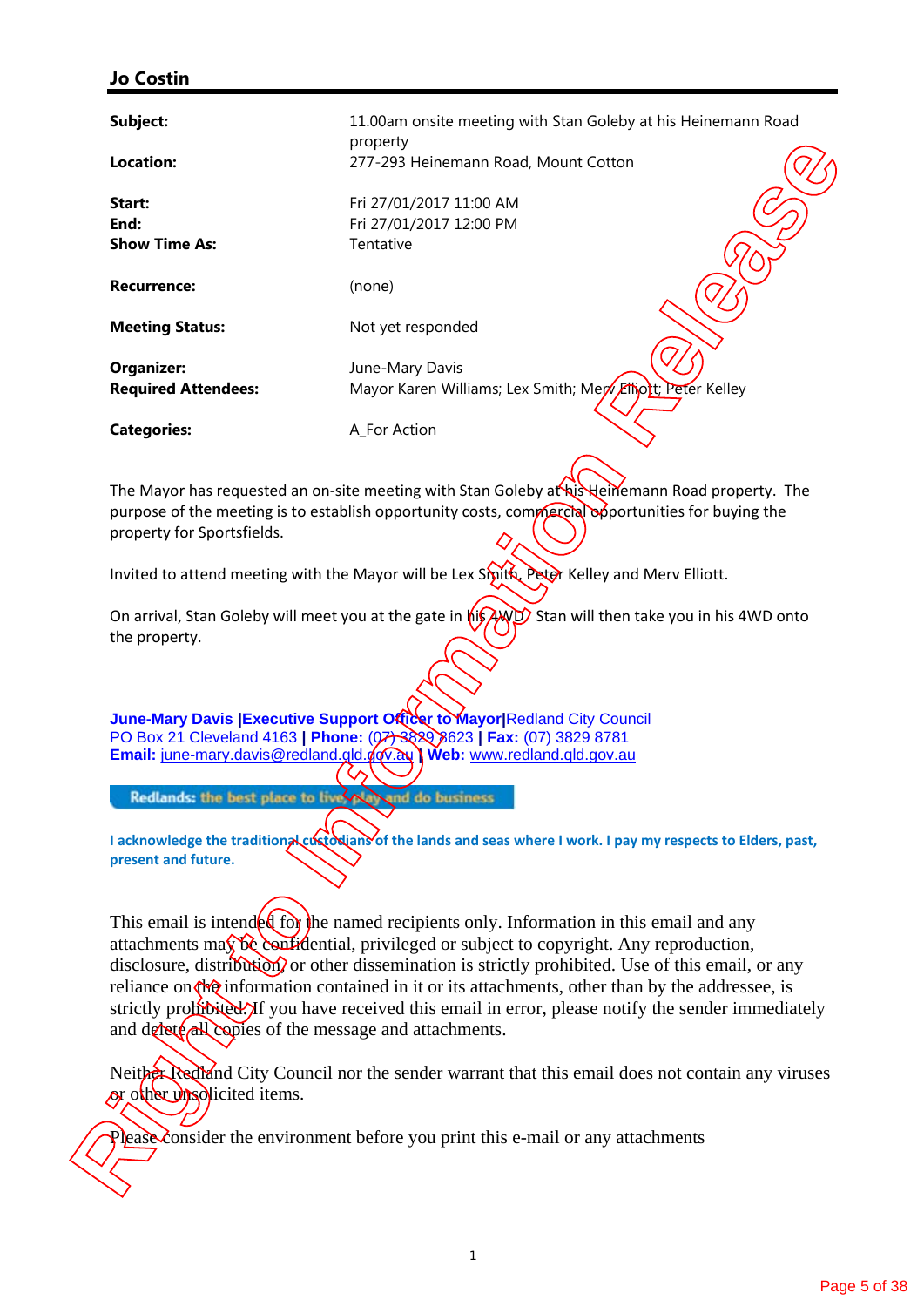| From:        | <b>Tina Robinson</b>                                                                                                |  |
|--------------|---------------------------------------------------------------------------------------------------------------------|--|
| To:          | Amanda Daly; Andrew Ross; Bill Lyon; Claire Lovejoy; Deborah Corbett-Hall; John Oberhardt; Louise Rusan; Peter Best |  |
| Cc:          | Fiona McCandless; Dianne Metcalfe; Lynda Clarke; Michelle Richards; Shelley Thompson; Liz Connolly; Tasmin Young    |  |
| Subject:     | Draft ELT Formal Minutes and Actions - 27 March 2017                                                                |  |
| Date:        | Monday, 27 March 2017 12:28:36 PM                                                                                   |  |
| Attachments: | 20170327 Draft ELT Formal Minutes 27 March 2017.obr                                                                 |  |
|              | <b>ELT Formal Action List.obr</b>                                                                                   |  |
|              |                                                                                                                     |  |

Dear ELT

Please find attached for comment and following ELT Formal Minutes and Actions for 27 March 2017

Key Messages:

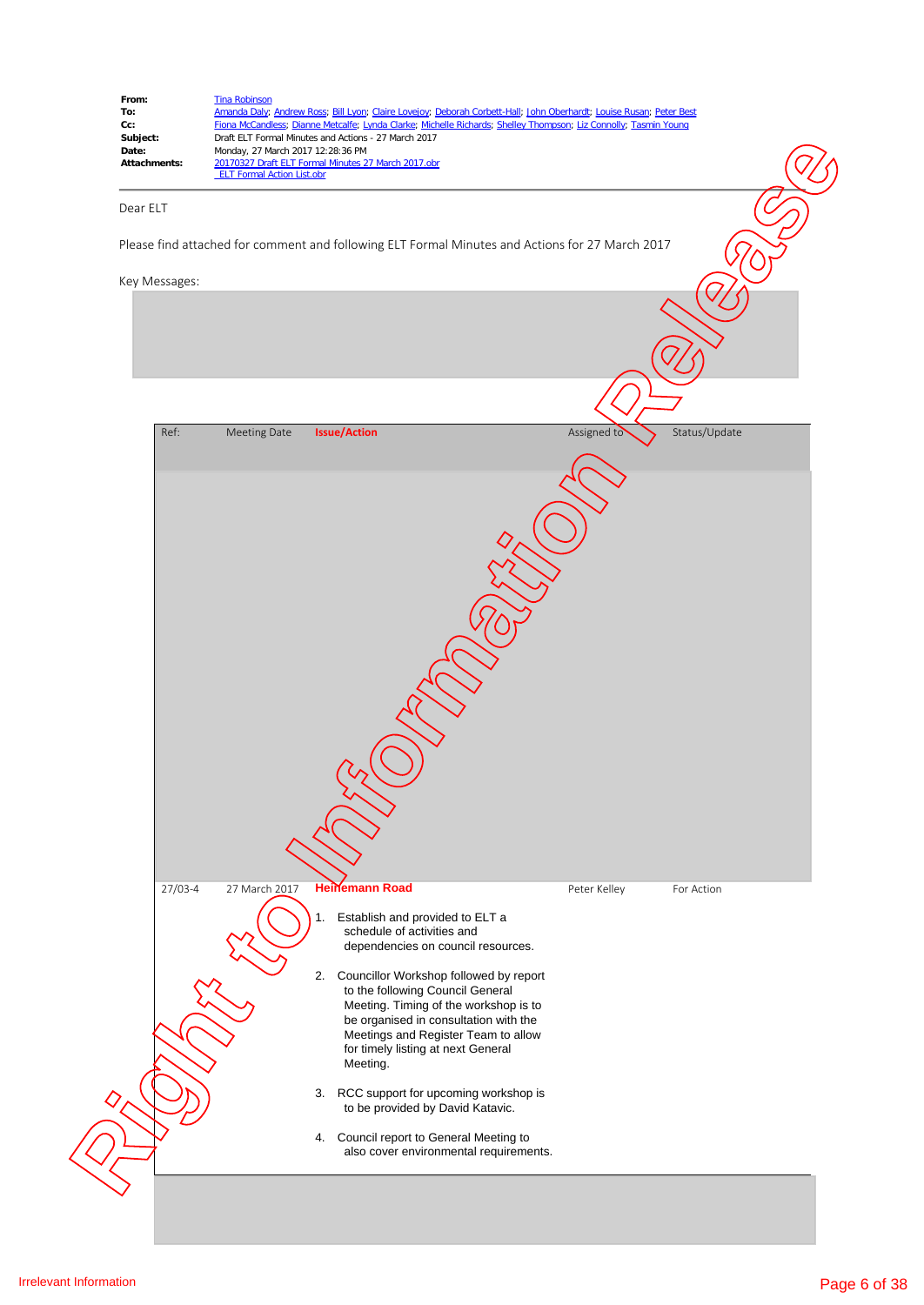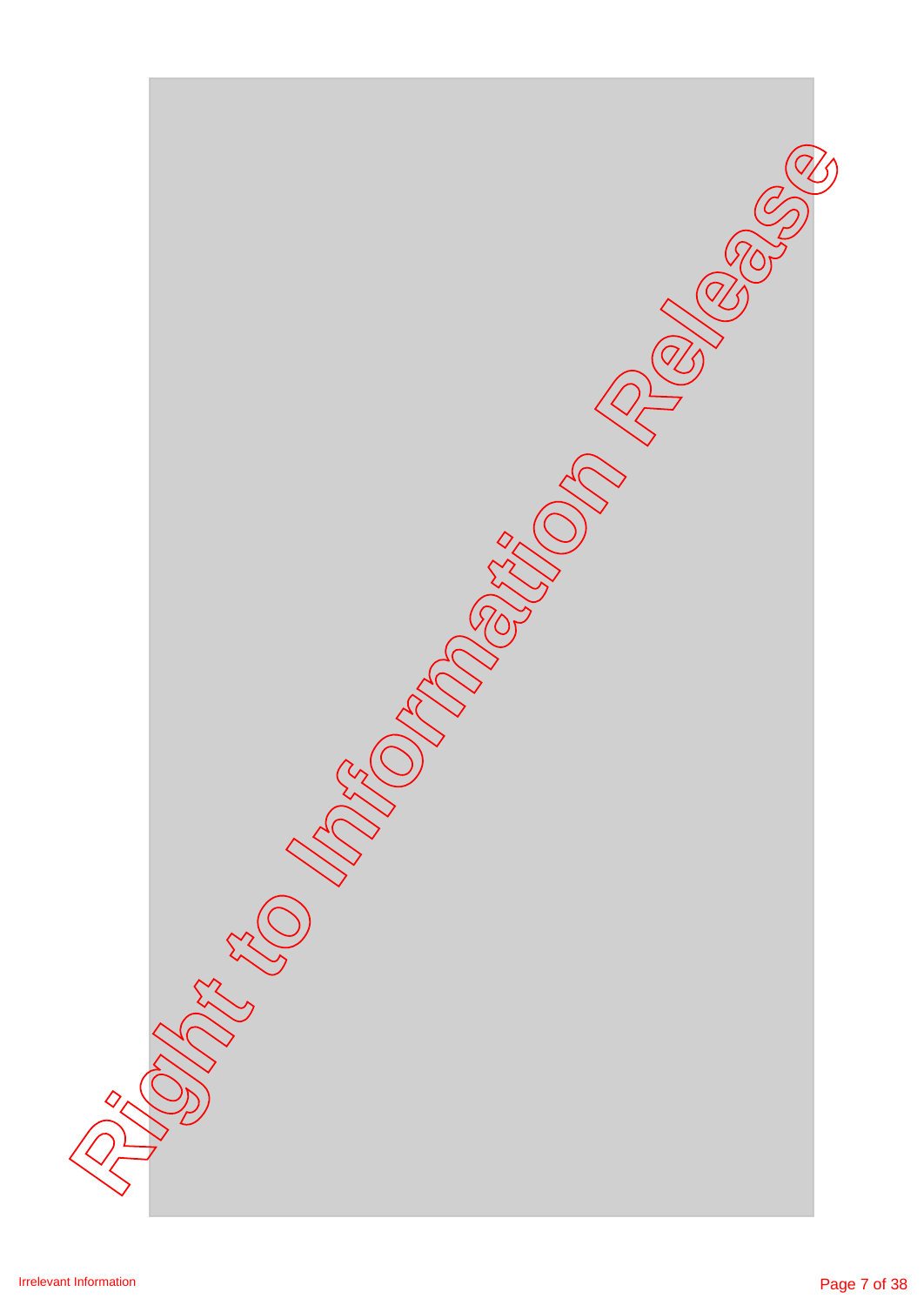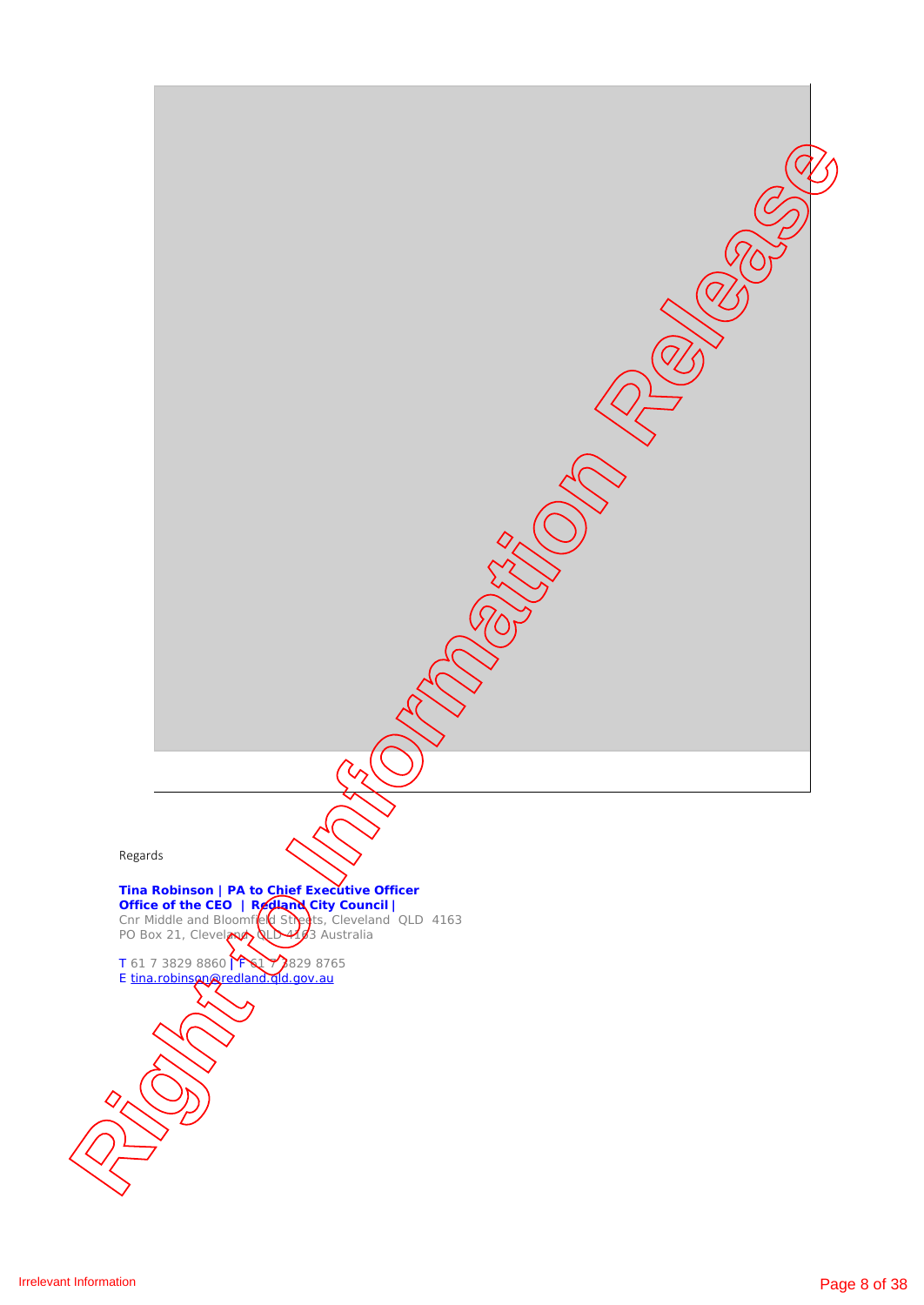

### **EXECUTIVE LEADERSHIP TEAM FORMAL MEETING MINUTES**

| <b>PRESENT:</b> |  |
|-----------------|--|
|                 |  |

| EXECUTIVE LEADERSHIP TEAM FORMAL MEETING<br><b>MINUTES</b>                                                                              |                                                                                                                                                                                                                                                          |
|-----------------------------------------------------------------------------------------------------------------------------------------|----------------------------------------------------------------------------------------------------------------------------------------------------------------------------------------------------------------------------------------------------------|
|                                                                                                                                         | Monday, 27 March 2017 - 9:00am - Chambers                                                                                                                                                                                                                |
| <b>PRESENT:</b>                                                                                                                         |                                                                                                                                                                                                                                                          |
| <b>Bill Lyon</b><br><b>Louise Rusan</b><br><b>Peter Best</b><br><b>Andrew Ross</b><br><b>Deborah Corbett-Hall</b><br><b>Amanda Daly</b> | <b>Chief Executive Officer</b><br>General Manager Community and Customer Services<br>General Manager Infrastructure and Operations<br>Acting General Manager Organisational Services<br><b>Chief Financial Officer</b><br><b>Head of Human Resources</b> |
| In attendance:                                                                                                                          | Peter Kelley, Peter Gould, Paul Holtom                                                                                                                                                                                                                   |
| <b>Minutes:</b>                                                                                                                         | Tina Robinson                                                                                                                                                                                                                                            |
| <b>Apologies:</b>                                                                                                                       | Claire Lovejoy                                                                                                                                                                                                                                           |
| $\sim$                                                                                                                                  |                                                                                                                                                                                                                                                          |
|                                                                                                                                         |                                                                                                                                                                                                                                                          |
|                                                                                                                                         |                                                                                                                                                                                                                                                          |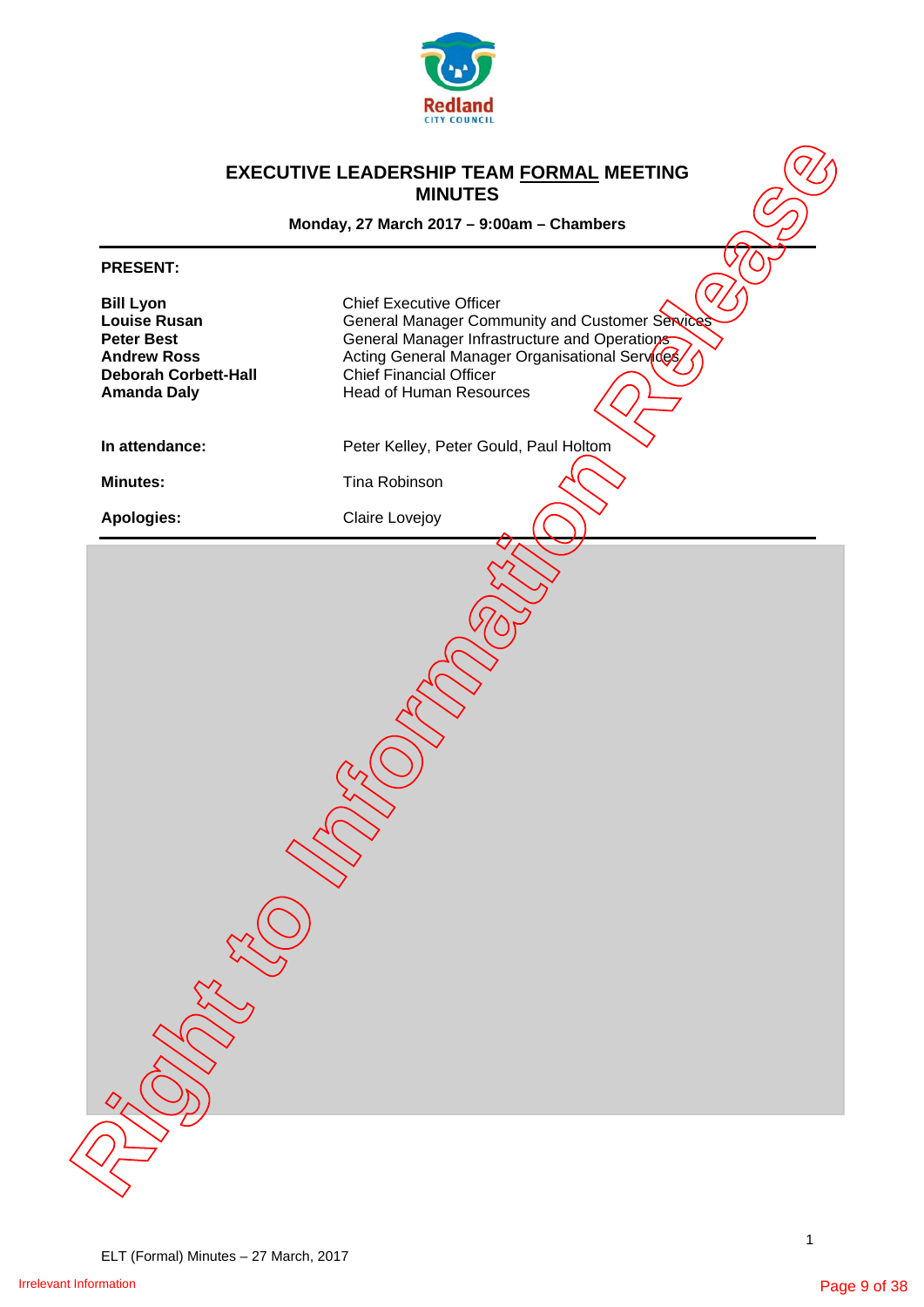

### **3.2. REDLAND INVESTMENT CORPORATION (RIC) UPDATE**

Update provided by Peter Kelley, CEO RIC.

### **Action: Heinemann Road**

- 1. Establish and provided to ELT a schedule of activities and dependencies on council resources.
- 2. Councillor Workshop followed by report to the following Council General Meeting. The ing of the workshop is to be organised in consultation with the Meetings and Regi<u>s</u>ter (Team) to allow for timely listing at following General Meeting. **REDLAND INVESTMENT CORPORATION (RICI) UPDATE**<br> **Contain provides** by Peter Kelley, CEO NC.<br>
Action: Heinemann Rend<br>
1. Exististic and provided to ELT is strabulated in activities and dependencies and **Rights Contains**<br>
Re
	- 3. RCC support for upcoming workshop is to be provided by David Katavic.
	- 4. Council report to General Meeting to also cover environmental requirements.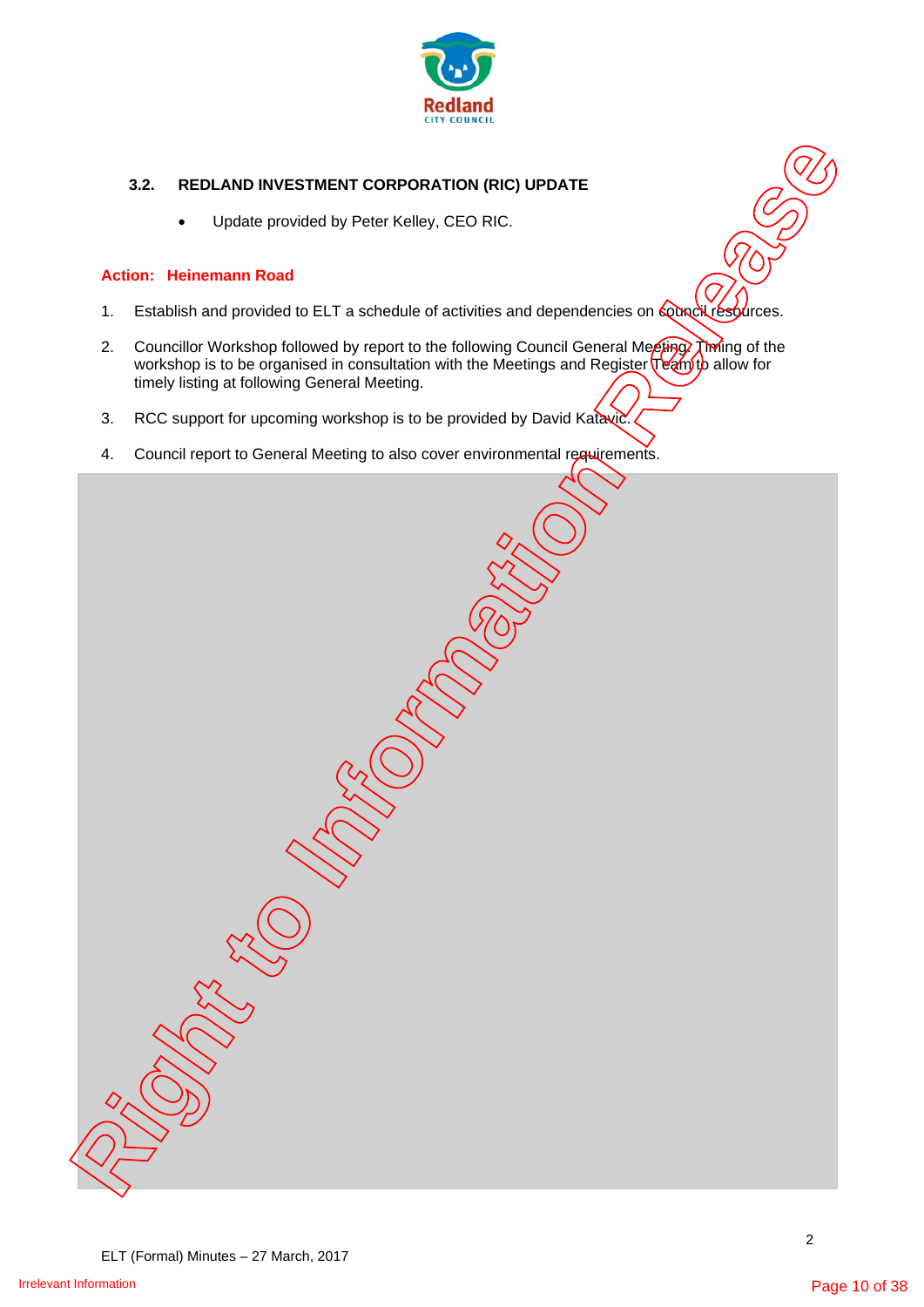

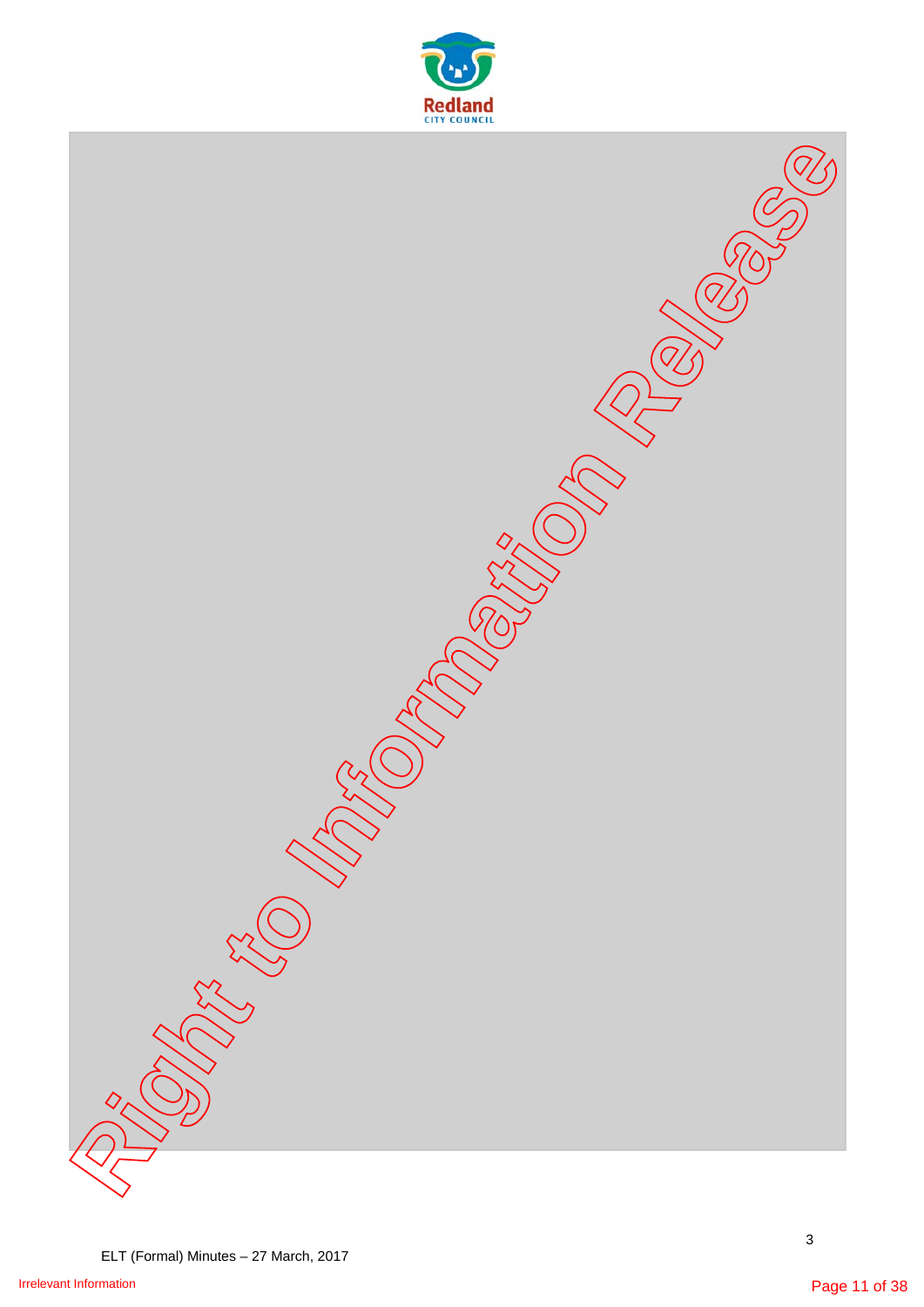

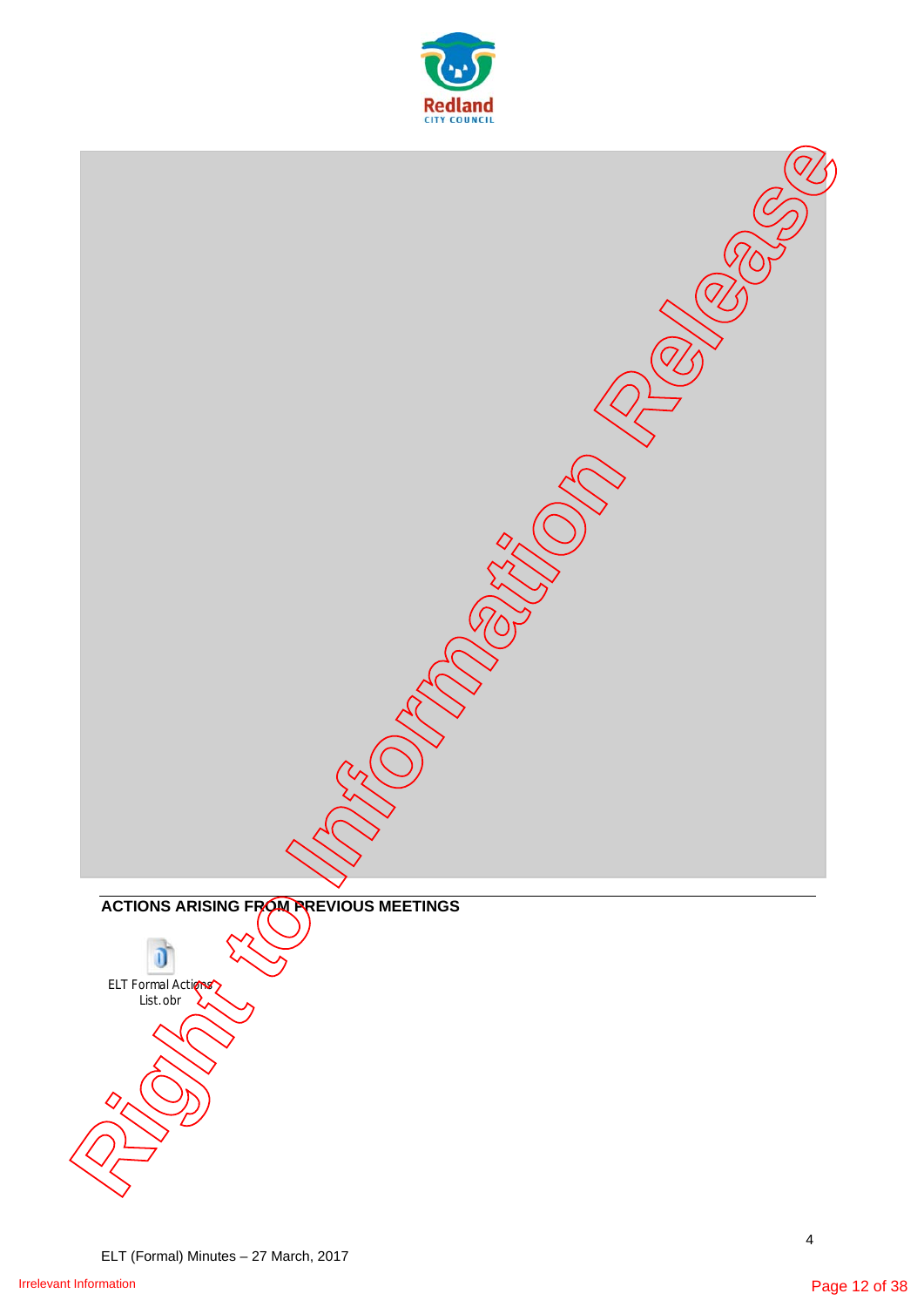

# **EXECUTIVE LEADERSHIP TEAM OUTSTANDING ACTION LIST**



Running Action List Page 1 of 8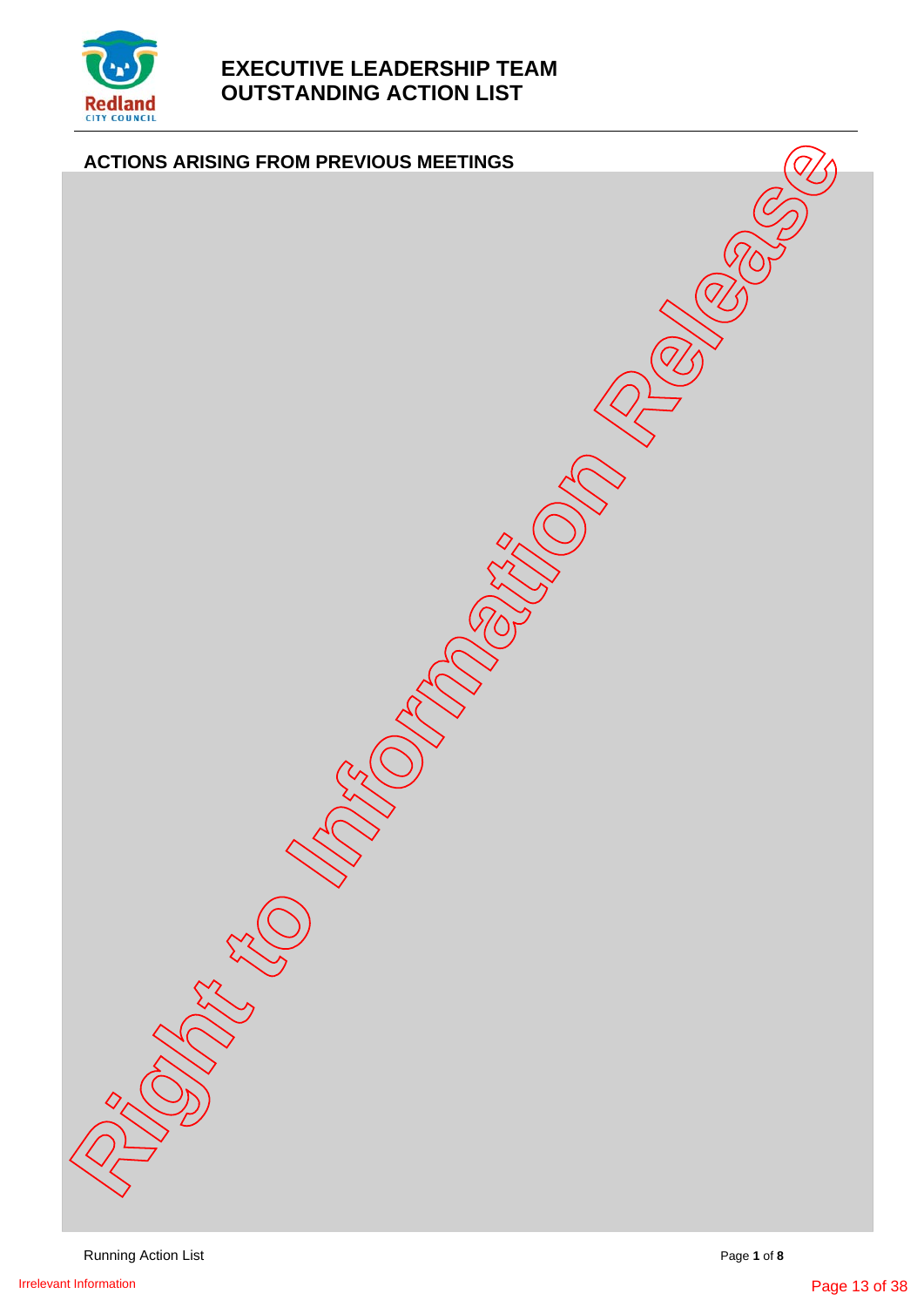Pages 14 through 20 redacted for the following reasons: - - - - - - - - - - - - - - - - - - - - - - - - - - - - Irrelevant Information **Right to Information Religion Relationships and the Contract of Contract of Relationships and Relationships and Relationships and Relationships and Relationships and Relationships and Relationships and Relationships and R**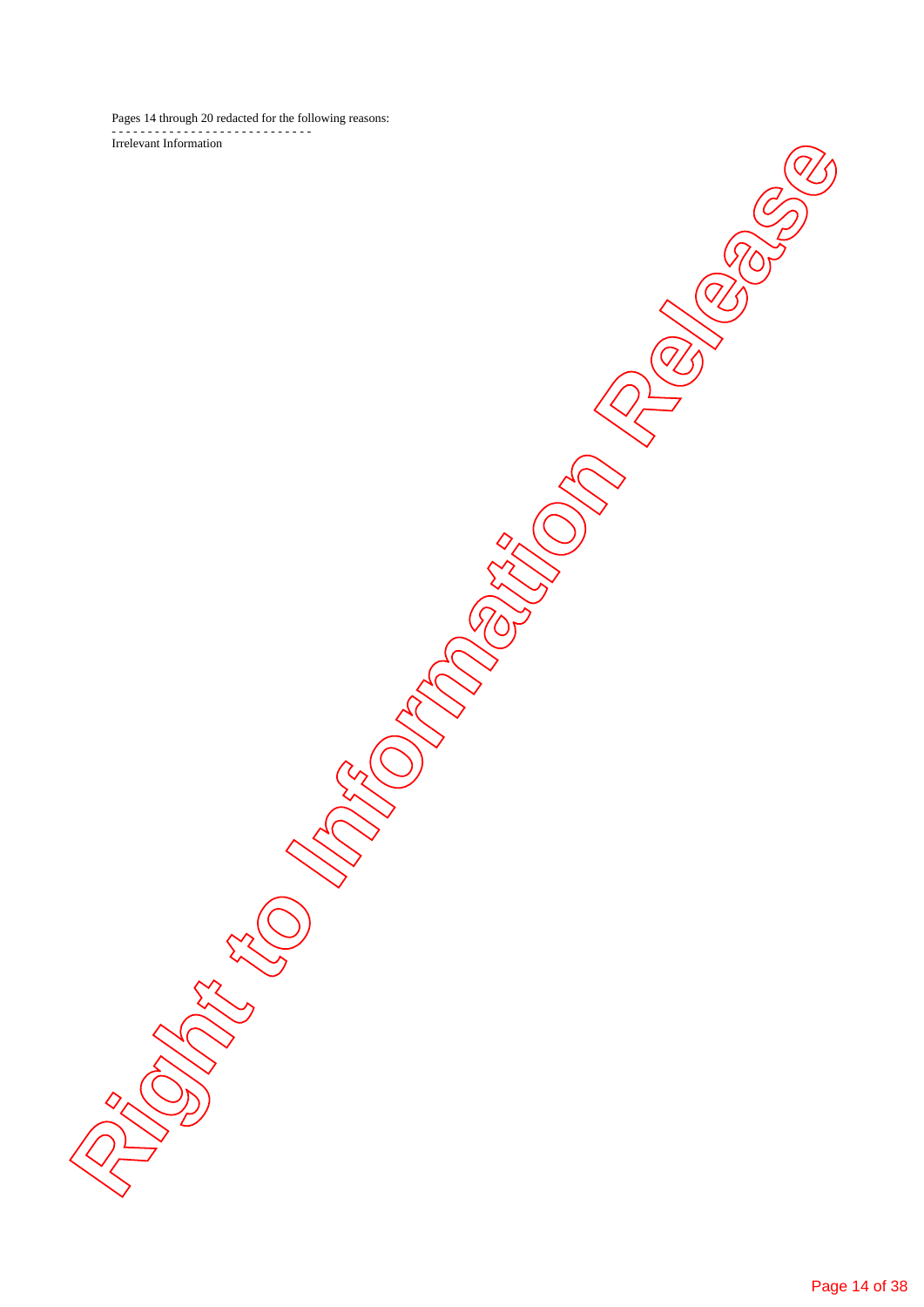| <b>Bill Lyon</b>                                         |
|----------------------------------------------------------|
| <b>Tina Robinson</b>                                     |
| RE: Draft ELT Formal Minutes and Actions - 27 March 2017 |
| Monday, 27 March 2017 12:41:55 PM                        |
|                                                          |

ok

Regards

**Bill Lyon | Chief Executive Officer || Redland City Council |** Cnr Middle and Bloomfield Streets, Cleveland QLD 4163 PO Box 21, Cleveland QLD 4163 Australia

T 61 7 3829 8860 **|** F 61 7 3829 8765

*Winner – 2013 Qld Environmental Innovation and Protection Award Winner – 2013 Young Legends (Environmental Leadership) Award Winner – 2013 Sustainable Healthy Waterways Award*

*Private and Confidential for the intended Recipient Only*

### DISCLAIMER:

This email is intended for the named recipients only. Information in this email and any attachments may be confidential, privileged or subject to copyright. Any reproduction, disclosure, distyrbution,  $\delta$  other dissemination is strictly prohibited. Use of this email, or any reliance on the information contained in it or is attachments, other than by the addressee, is strictly prohibited. If you have received this email in error, please notify the sender immediately and delete all copies of the message and attachments. Neither Redland City Council nor the sender warrant that this email does not contain any viruses or other unsolicited items. Please note some council staff@e Blackberry devices, which results in information being transmitted overseas prior to delivery of any communication to the  $\theta$ <sub>r</sub>  $\theta$ . In sending an email to Council you are agreeing that the content of your email may be transmitted oversea *Please consider the environment before you print this e-*

**From:** Tina Robinson

**Sent:** Monday, 27 March 2017 12:29 PM **To:** Amanda Daly; Andrew Ross; Bill Lyon; Claire Lovejoy; Deborah Corbett-Hall; John Oberhardt; Louise Rusan; Peter Best **Cc:** Fiona McCandless; Dianne Metcalfe; Lynda Clarke; Michelle Richards; Shelley Thompson; Liz Connolly; Tasmin Young **Subject:** Draft ELT Formal Minutes and Actions 27 March 2017

Dear ELT

Please find attached for comment and following ELT Formal Minutes and Actions for 27 March 2017

Key Messages:

**Meeting Date Issue/Action Internal Assigned to** Status/Update **Right to International Chemical Control is a matrix of the International Chemical Chemical Chemical Chemical Chemical Chemical Chemical Chemical Chemical Chemical Chemical Chemical Chemical Chemical Chemical Chemical Che** 

Irrelevant Information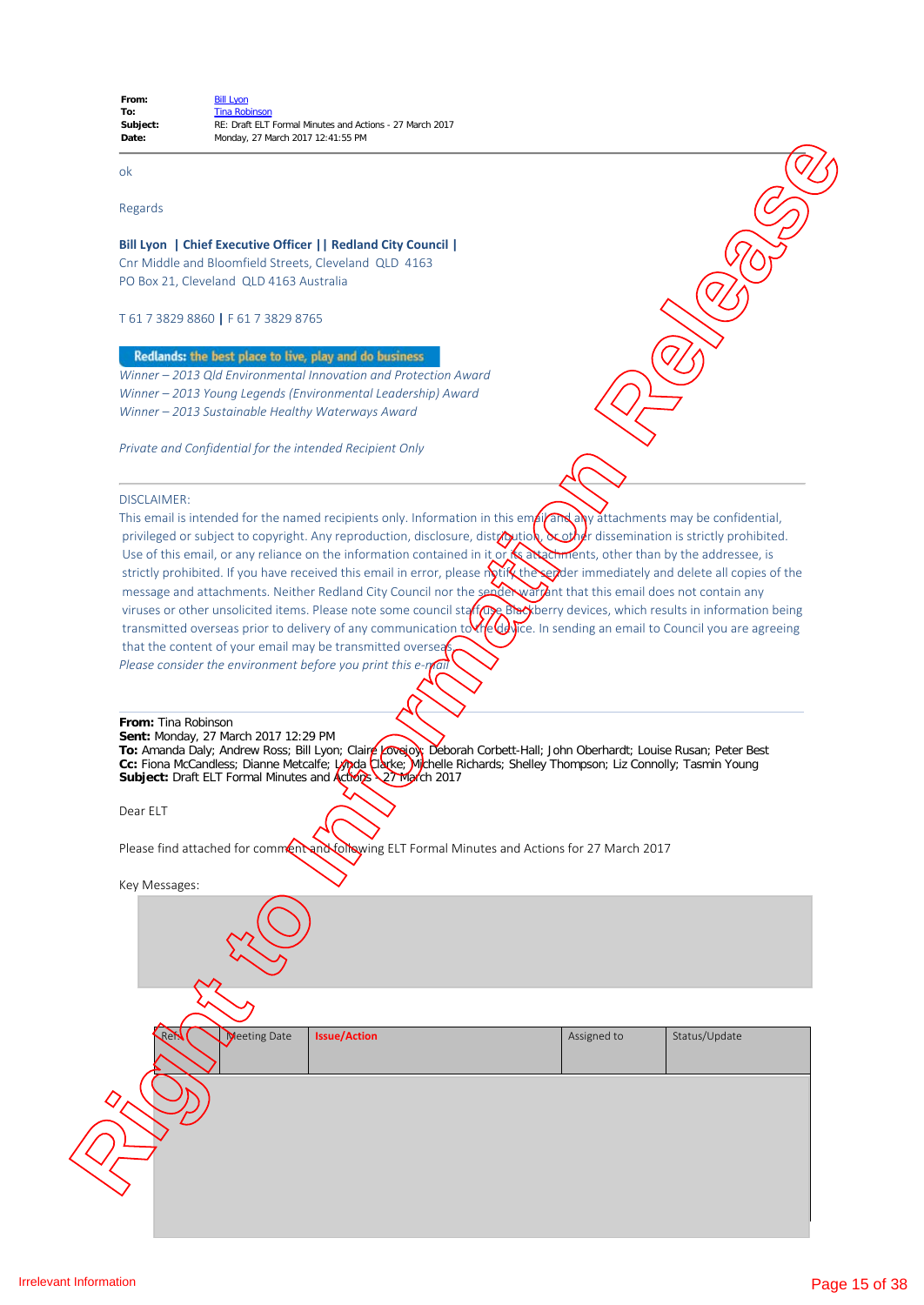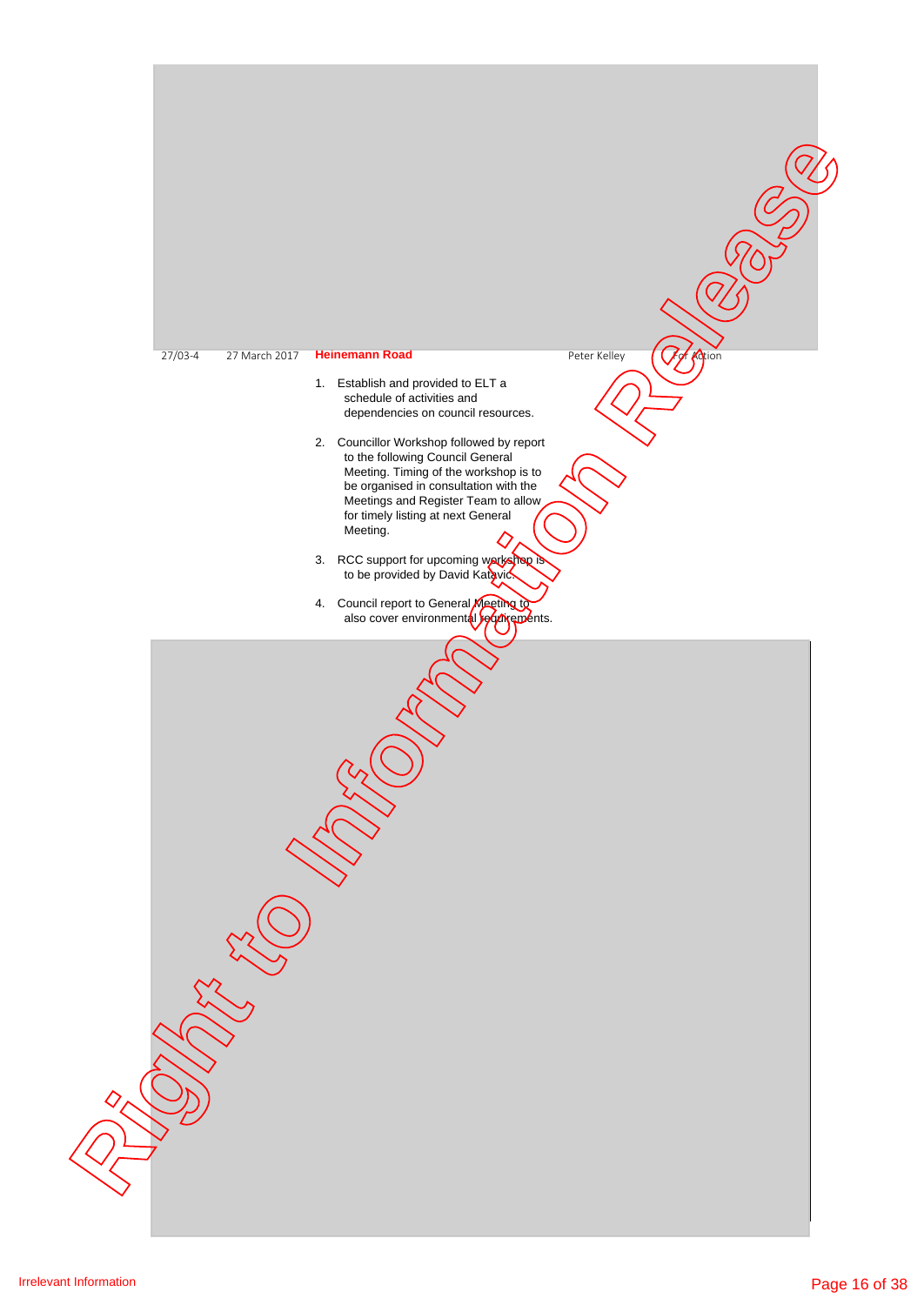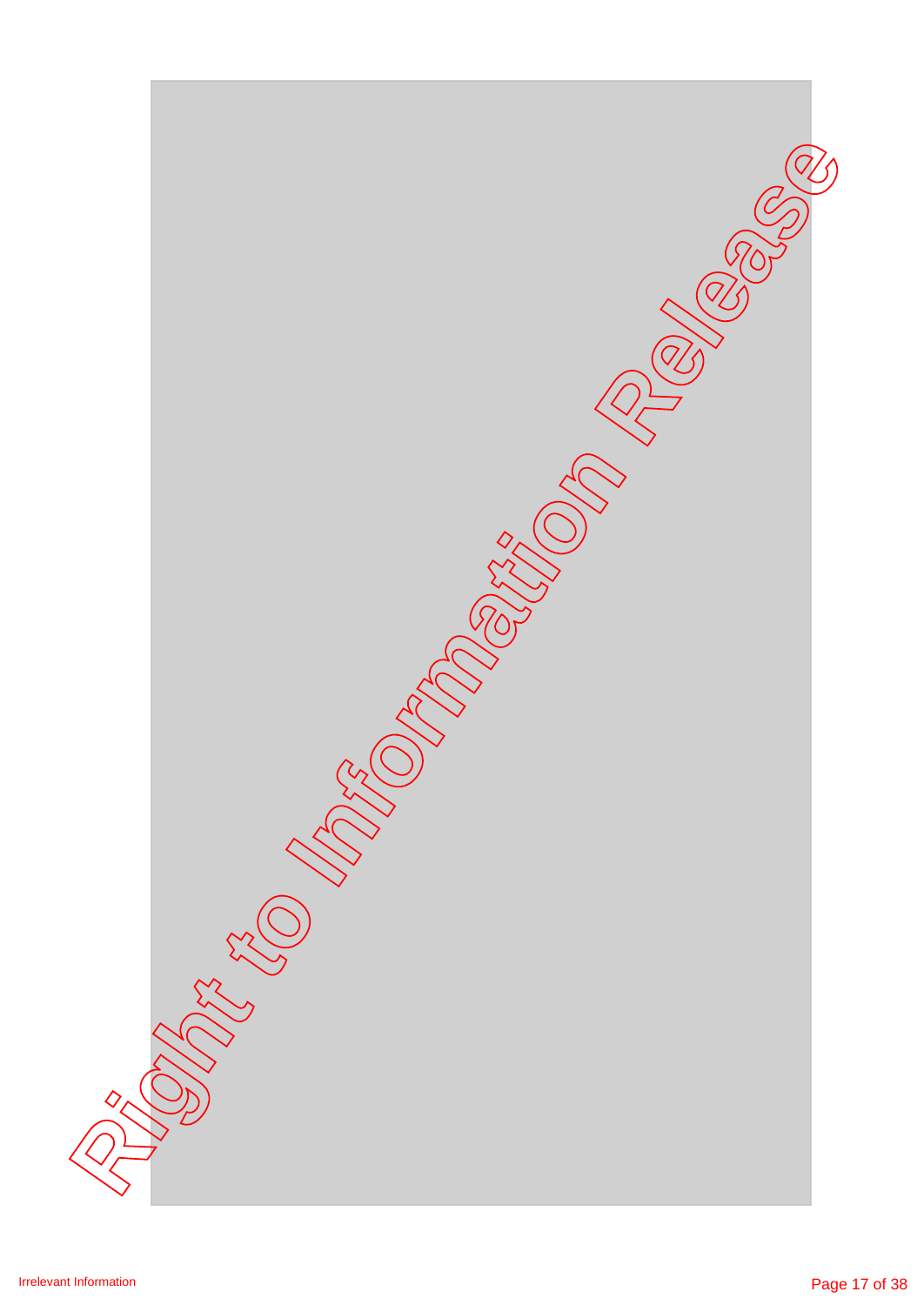### Regards

**Tina Robinson | PA to Chief Executive Officer Office of the CEO | Redland City Council |** Cnr Middle and Bloomfield Streets, Cleveland QLD 4163 PO Box 21, Cleveland QLD 4163 Australia **RIGHTS** 

T 61 7 3829 8860 **|** F 61 7 3829 8765 E tina.robinson@redland.qld.gov.au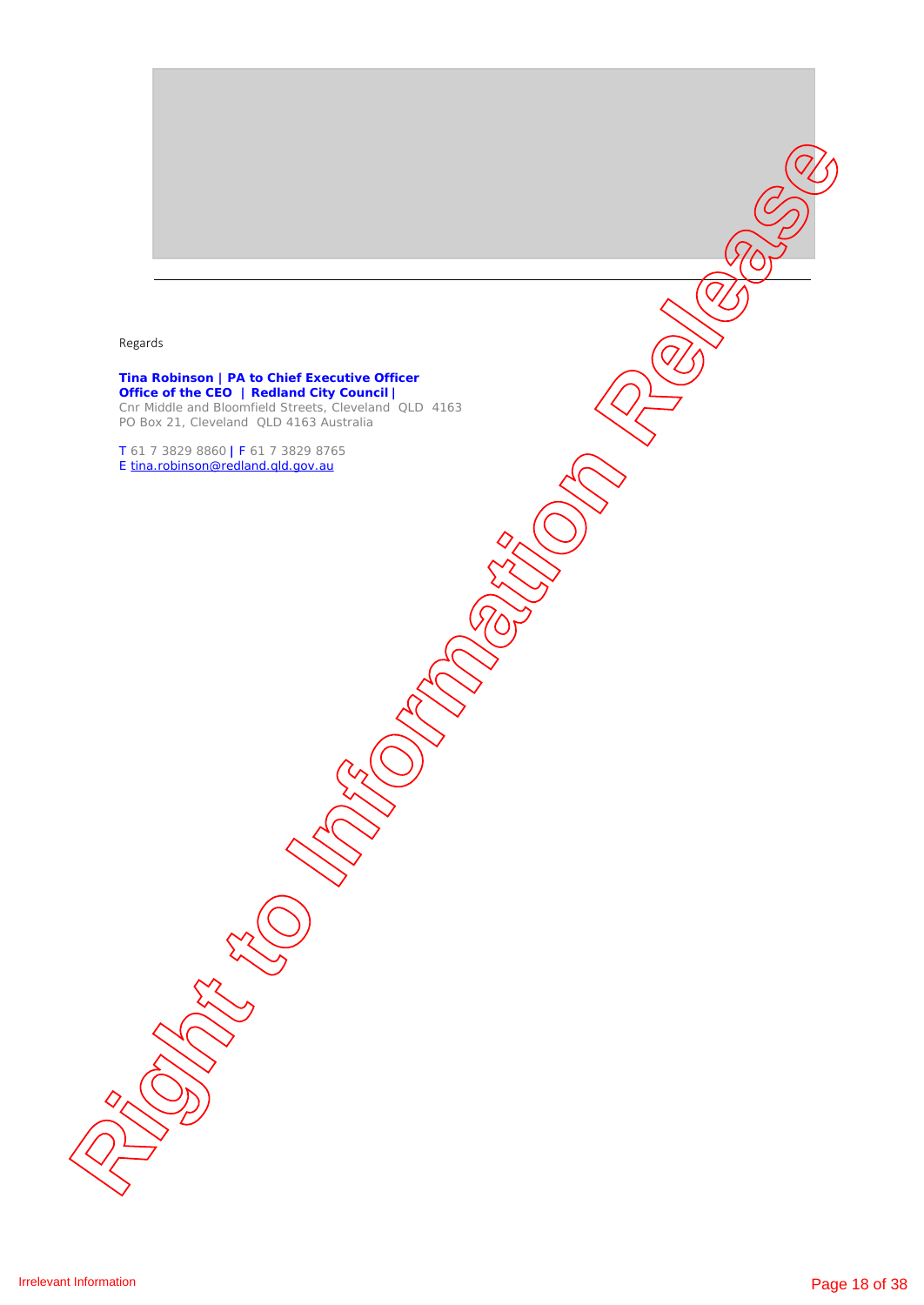Good afternoon Mayor Williams and Bill,

RIC would like to request approval to hold a **Heinemann Rd – Sporting Fields** workshop at the following timeslot:

Tuesday, 9 May 2017 at 3.00am – 4.00pm

Please provide written approval via email if you are happy for RIC to procee  $\alpha$  with this workshop.

If you have any queries, please do not hesitate to call or send me an email

Kind regards,



**Elloise Ball Personal Assistant to CEO - Redland Investment Corporation**

**T:** (07) 3829 8539 **M:**

**E:** elloise.ball@redlandinvestcorp

PO Box 21, Cleveland QLD 4163

**From:** June-Mary Davis [mailto:June-Mary.Davis@redland.qld.gov.au] **Sent:** Monday, March 27, 2017 1:17 PM **To:** Elloise Ball <elloise.ball@redlandinvestcorp.com.au> **Subject:** RE: Workshop Timeslots

Hi Elloise

We still have 3.00pm – 4.00pm on Tuesday, 9 May 2017 available. I'll reserve this timeslot for you until you are able  $t$  put through a calendar booking.

Kind regards

**June-Mary Davis | Executive Support Officer to Mayor|Redland City Council** PO Box 21 Cleveland 4163 **| Phone:** (07) 3829 8623 **| Fax:** (07) 3829 8781 **Email:** june-mary.davis@redland.qld.gov.au **| Web:** www.redland.qld.gov.au

**I acknowledge the traditional custodians of the lands and seas where I work. I pay my respects to Elders, past, present and future.**

This email is intended for the named recipients only. Information in this email and any  $\sqrt{\text{atachnd}}$  may be confidential, privileged or subject to copyright. Any reproduction, disclosure, distribution, or other dissemination is strictly prohibited. Use of this email, or Lany reliance on the information contained in it or its attachments, other than by the addressee, is strictly prohibited. If you have received this email in error, please notify the Sender immediately and delete all copies of the message and attachments. Example to the state of the transmission of the Control Control Control Control Control Control Control Control Control Control Control Control Control Control Control Control Control Control Control Control Control Contro

Neither Redland City Council nor the sender warrant that this email does not contain any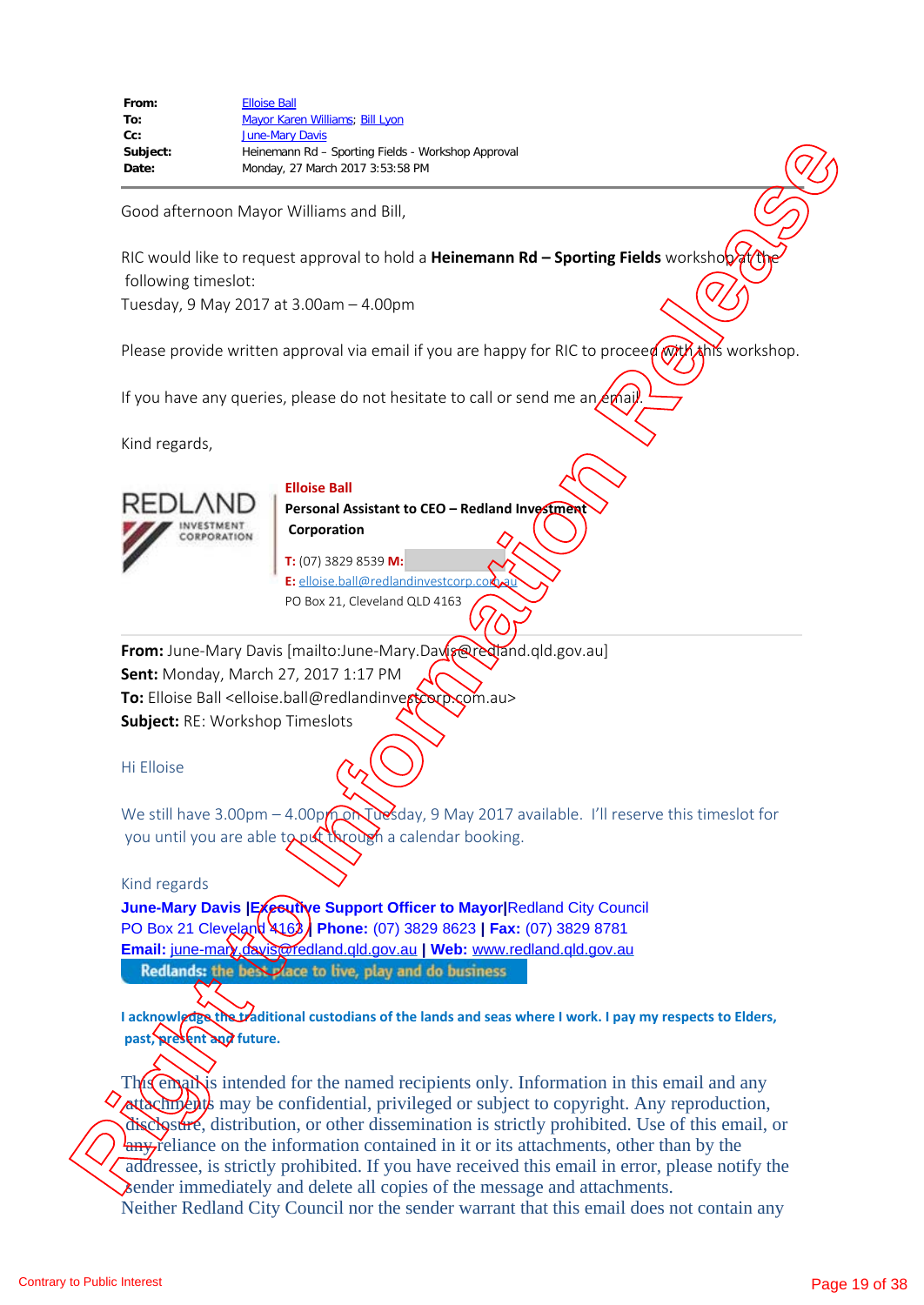### viruses or other unsolicited items. Please consider the environment before you print this e-mail or any attachments

**From:** Elloise Ball [mailto:elloise.ball@redlandinvestcorp.com.au] **Sent:** Monday, 27 March 2017 12:45 PM **To:** June-Mary Davis **Subject:** Workshop Timeslots

Hi June,

I hope you had a lovely weekend.

In previous discussions, you advised that there was availability in the  $\kappa_{\rm B}$   $\frac{1}{2}$  May workshop – could you please advise if this is still available? We would only require  $\Lambda$  hour.

Kind regards,

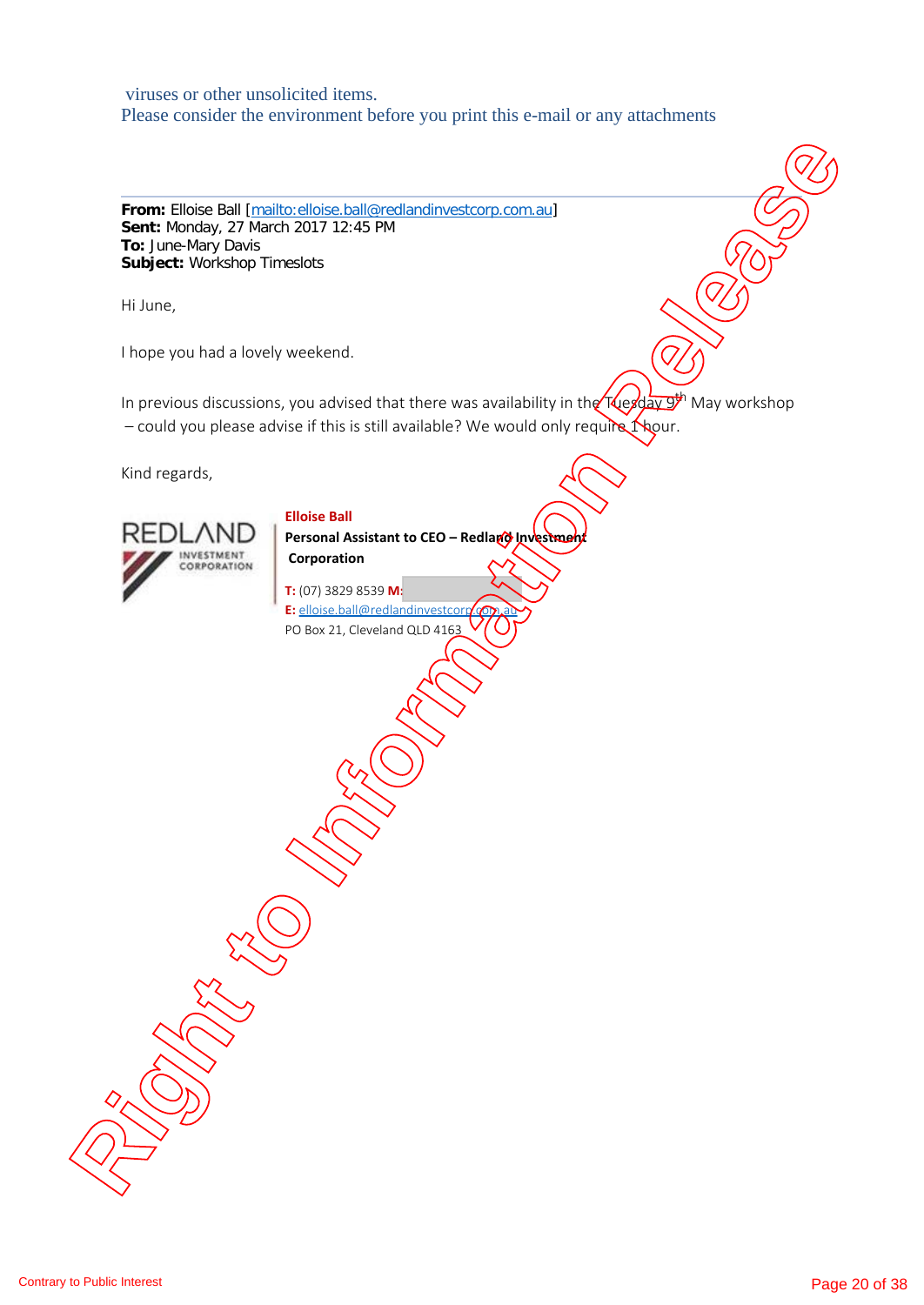Approved

### Sent from my iPhone

On 27 Mar 2017, at 3:54 pm, Elloise Ball  $\leq$ elloise.ball@redlandinvestcorp.com.

Good afternoon Mayor Williams and Bill,

RIC would like to request approval to hold a **Heinemann Rd - Sporting Fields** workshop at the following timeslot: Tuesday, 9 May 2017 at 3.00am – 4.00pm

Please provide written approval via email if you are happy for RIC to proceed with this workshop.

If you have any queries, please do not hesitate to call  $\alpha$  send me an email.

Kind regards,

<image001.jpg>



**From:** June-Mary Davis From: 0 and 5 and 5 and 5 and 5 and 5 and 5 and 5 and 5 and 5 and 5 and 5 and 5 and 5 and 5 and 5 and 5 and 5 and 5 and 5 and 5 and 5 and 5 and 5 and 5 and 5 and 5 and 5 and 5 and 5 and 5 and 5 and **Sent:** Monday, March 27, 2017 1:17 PM **To:** Elloise Ball <elloise.ball@redlandinvestcorp.com.au> **Subject:** RE: Workshop Timeslots

Hi Elloise

We still have 3.00pm – 4.00pm on Tuesday, 9 May 2017 available. I'll reserve this times of You until you are able to put through a calendar booking.

# **Kind regards**

**June-Mary Davis |Executive Support Officer to Mayor|**Redland City Council PO Box 21 Cleveland 4163 **| Phone:** (07) 3829 8623 **| Fax:** (07) 3829 8781 **Email:** june-mary.davis@redland.qld.gov.au **| Web:** www.redland.qld.gov.au **<image002.jpg>**

**I acknowledge the traditional custodians of the lands and seas where I work. I pay my respects to Elders, past, present and future.**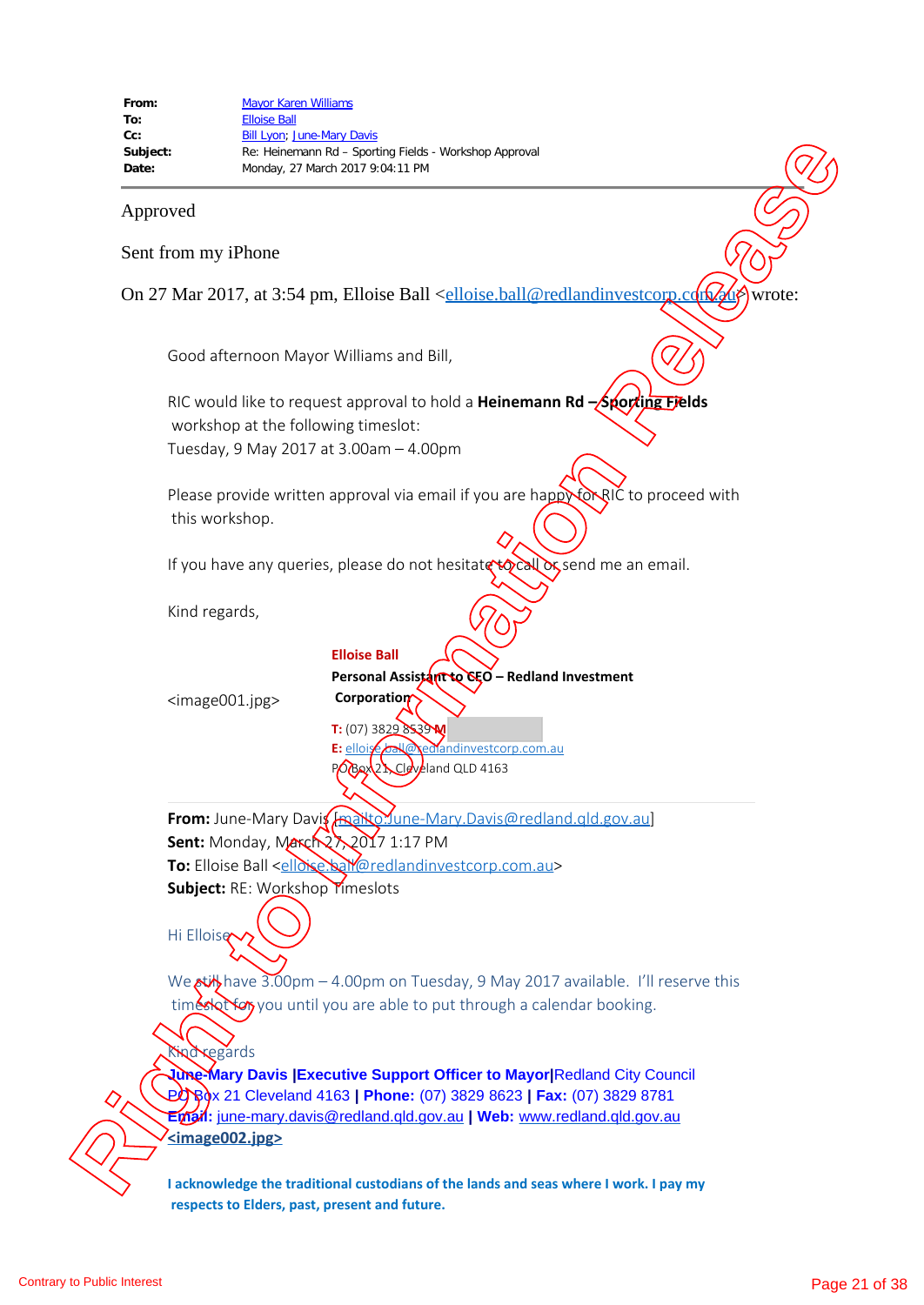This email is intended for the named recipients only. Information in this email and any attachments may be confidential, privileged or subject to copyright. Any reproduction, disclosure, distribution, or other dissemination is strictly prohibited. Use of this email, or any reliance on the information contained in it or its attachments, other than by the addressee, is strictly prohibited. If you have received this email in error, please notify the sender immediately and delete all copies of the message and attachments. Neither Redland City Council nor the sender warrant that this email does not contain any viruses or other unsolicited items. Please consider the environment before you print this e-mail or an attachments **From:** Elloise Ball [mailto:elloise.ball@redlandinvestcorp.com.au] **Sent:** Monday, 27 March 2017 12:45 PM **To:** June-Mary Davis **Subject:** Workshop Timeslots Hi June, I hope you had a lovely weekend. In previous discussions, you advised that the  $G$   $\rightarrow$   $G$  as availability in the Tuesday 9<sup>th</sup> May workshop – could you please advise if the vailable? We would only require 1 hour. Kind regards, <image003.jpg> **Elloise Ball Personal Assistant to CEO – Redland Investment Corporation T:** (07) 3829 8539 **M: E:** elloise.ball@redlandinvestcorp.com.au RO Box 21, Cleveland QLD 4163 An any addition that the contention is the contention of the properties of a support of the contention of the contention of the state of the contention of the state of the contention of the state of the state of the state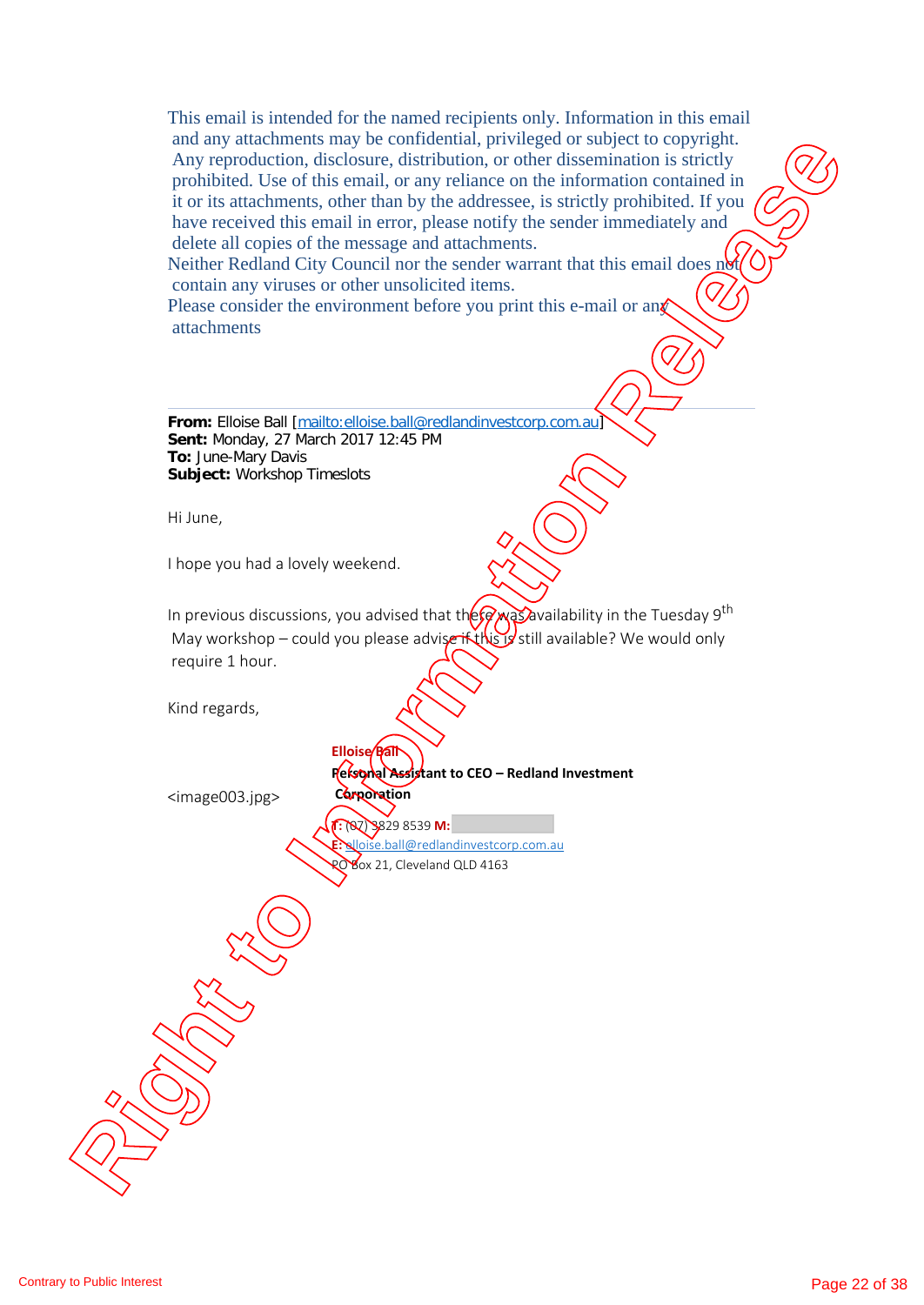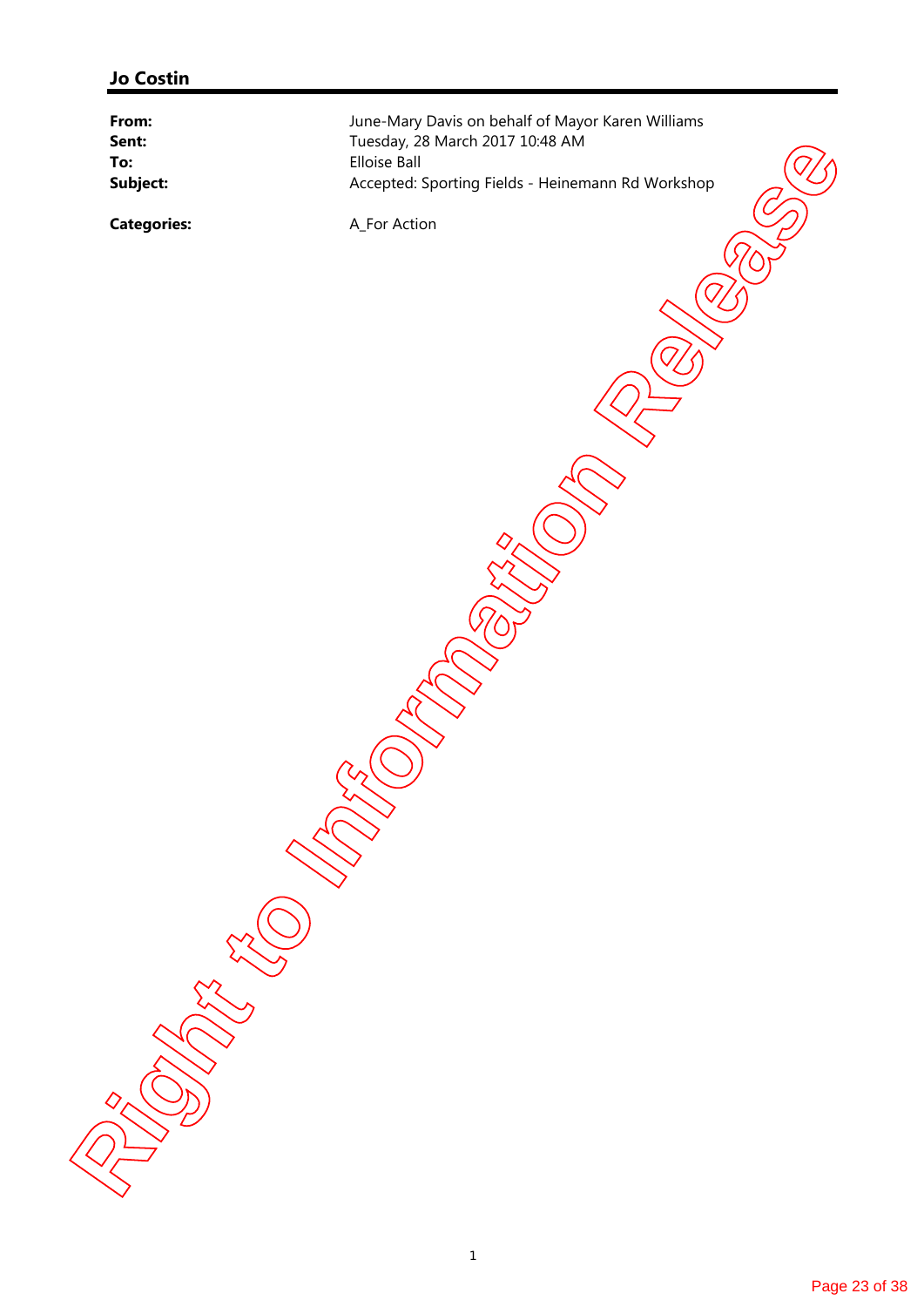# From: Elloise Ball **To:** Councillor Division 1; Councillor Division 10; Councillor Division 2; Councillor Division 3; Councillor Division 4; Councillor Division 5; Councillor Division 6; Councillor Division 7; Councillor Division 8; Councillor Division 9; Mayor Redland City Council; Amanda Daly; Andrew Ross; Chief Executive Officer; Claire Lovejoy; Deborah Corbett-Hall; John Oberhardt; Louise Rusan; Peter Best **Subject:** Sporting Fields - Heinemann Rd Workshop Good afternoon all, Please accept this workshop booking to discuss Sporting Fields – Heinemann Rd. If you have any queries, please do not hesitate to call or send me an email. Kind regards, Elloise Ball Personal Assistant to CEO – Redland Investment Corporation T: (07) 3829 8539 M: E: HYPERLINK "mailto:elloise.ball@redlandinvestcorp.com.au" elloise.ball@redlandinvestcorp.com.au PO Box 21, Cleveland QLD 4163 **RIGHT TO RELATE AND RELATIONSHIPS OF RELATIONSHIPS OF RELATIONSHIPS OF RELATIONSHIPS OF RELATIONSHIPS OF RELATIONSHIPS OF RELATIONSHIPS OF RELATIONSHIPS OF RELATIONSHIPS OF RELATIONSHIPS OF RELATIONSHIPS OF RELATIONSHIPS**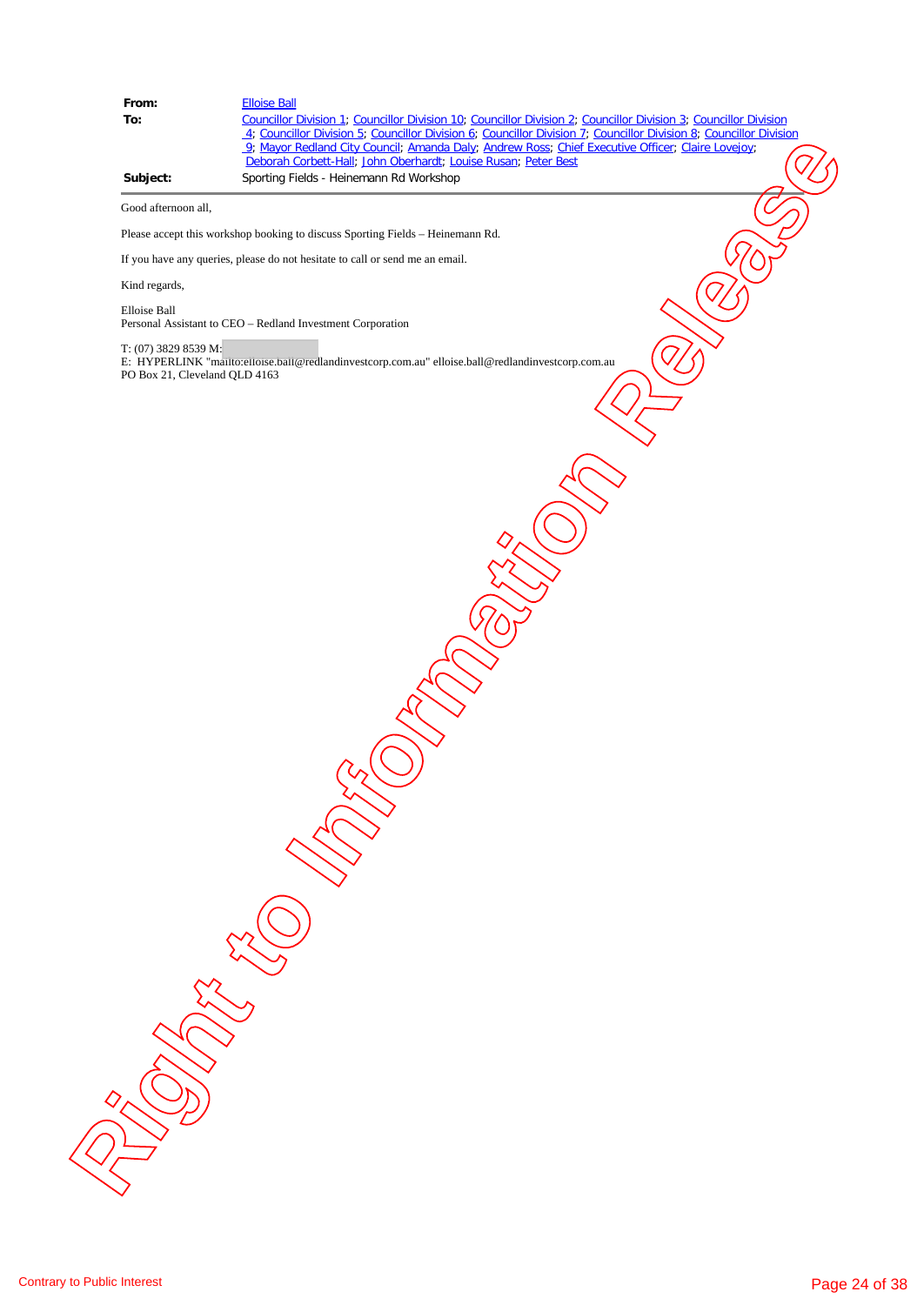| To:                             | <b>Elloise Ball</b>                                                                                                                                                 |
|---------------------------------|---------------------------------------------------------------------------------------------------------------------------------------------------------------------|
| Cc:                             | Councillor Division 1; Councillor Division 10; Councillor Division 2; Councillor Division 3; Councillor Division                                                    |
|                                 | 4; Councillor Division 5; Councillor Division 6; Councillor Division 7; Councillor Division 8; Councillor Division                                                  |
|                                 | 9; Mayor Redland City Council; Amanda Daly; Andrew Ross; Chief Executive Officer; Claire Lovejoy;<br>Deborah Corbett-Hall; John Oberhardt; Louise Rusan; Peter Best |
| Subject:                        | Re: Sporting Fields - Heinemann Rd Workshop                                                                                                                         |
| Date:                           | Tuesday, 28 March 2017 10:18:18 AM                                                                                                                                  |
|                                 |                                                                                                                                                                     |
|                                 |                                                                                                                                                                     |
| Approved                        |                                                                                                                                                                     |
|                                 |                                                                                                                                                                     |
| Sent from my iPhone             |                                                                                                                                                                     |
|                                 |                                                                                                                                                                     |
|                                 | > On 28 Mar 2017, at 9:06 am, Elloise Ball <elloise.ball@redland.qld.gov.au> wrote:</elloise.ball@redland.qld.gov.au>                                               |
| >                               |                                                                                                                                                                     |
| > Good afternoon all,           |                                                                                                                                                                     |
| >                               |                                                                                                                                                                     |
|                                 | > Please accept this workshop booking to discuss Sporting Fields - Heinemann Rd.                                                                                    |
| >                               |                                                                                                                                                                     |
|                                 | > If you have any queries, please do not hesitate to call or send me an email-                                                                                      |
| >                               |                                                                                                                                                                     |
| > Kind regards,                 |                                                                                                                                                                     |
| ><br>> Elloise Ball             |                                                                                                                                                                     |
|                                 | > Personal Assistant to CEO - Redland Investment Corporation                                                                                                        |
| >                               |                                                                                                                                                                     |
|                                 |                                                                                                                                                                     |
|                                 |                                                                                                                                                                     |
| $>$ T: (07) 3829 8539 M:        |                                                                                                                                                                     |
|                                 | > E: elloise.ball@redlandinvestcorp.com.au <mailto:elloise.ball@redlandinvestcorp.com.au></mailto:elloise.ball@redlandinvestcorp.com.au>                            |
|                                 | > PO Box 21, Cleveland QLD 4163                                                                                                                                     |
| $\rm{>}$                        |                                                                                                                                                                     |
| >                               |                                                                                                                                                                     |
| $><$ ATT97517 $>$               |                                                                                                                                                                     |
| $>$ <meeting.ics></meeting.ics> |                                                                                                                                                                     |
|                                 |                                                                                                                                                                     |
|                                 |                                                                                                                                                                     |
|                                 |                                                                                                                                                                     |
|                                 |                                                                                                                                                                     |
|                                 |                                                                                                                                                                     |
|                                 |                                                                                                                                                                     |
|                                 |                                                                                                                                                                     |
|                                 |                                                                                                                                                                     |
|                                 |                                                                                                                                                                     |
|                                 |                                                                                                                                                                     |
|                                 |                                                                                                                                                                     |
|                                 |                                                                                                                                                                     |
|                                 |                                                                                                                                                                     |
|                                 |                                                                                                                                                                     |
|                                 |                                                                                                                                                                     |
|                                 |                                                                                                                                                                     |
|                                 |                                                                                                                                                                     |
|                                 |                                                                                                                                                                     |
|                                 |                                                                                                                                                                     |
|                                 |                                                                                                                                                                     |
|                                 |                                                                                                                                                                     |
|                                 | 511222                                                                                                                                                              |
|                                 |                                                                                                                                                                     |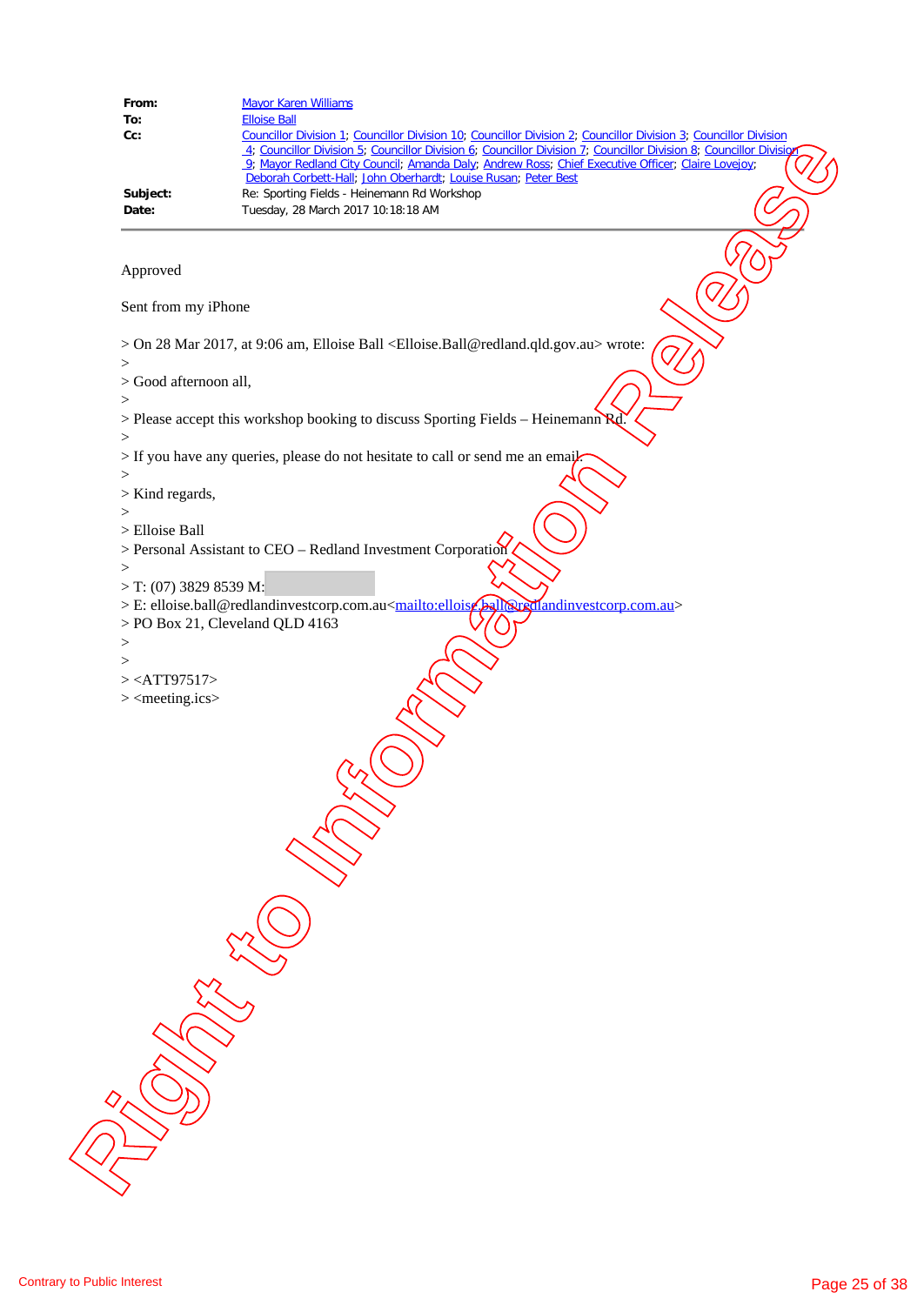| From:    | <b>Tina Robinson</b>                                                                                                                                                  |
|----------|-----------------------------------------------------------------------------------------------------------------------------------------------------------------------|
| To:      | Lex Smith; Peter Best                                                                                                                                                 |
| Cc:      | June-Mary Davis; Shelley Thompson                                                                                                                                     |
| Subject: | DIRECTION PLEASE - Meeting request from Lex Smith re Acquisition of land Heinemann Road for Sporting<br>Fields - with Mayor / CEO / Peter Kelley and Council officers |
| Date:    | Friday, 28 April 2017 8:55:30 AM                                                                                                                                      |

Peter

Can I please seek your direction, apologies for pushing back on meeting requests there very limited time at the moment. I am wondering if this update could be covered  $\delta Q$ note to the Mayor/CEO/Divisional Councillor as to where this project is at?

Your thoughts please, if you recommend that a meeting be scheduled I will work with June to reschedule the diaries for this meeting to occur before the 9 May works

Regards

### **Tina Robinson | PA to Chief Executive Officer Office of the CEO | Redland City Council |**

Cnr Middle and Bloomfield Streets, Cleveland QLD PO Box 21, Cleveland QLD 4163 Australia

T 61 7 3829 8860 **|** F 61 7 3829 8765 E tina.robinson@redland.qld.gov.au

**From:** Lex Smith **Sent:** Friday, 28 April 2017 8:46 AM **To:** Tina Robinson; Peter Best **Cc:** June-Mary Davis **Subject:** RE: Meeting request from Lex Smith re Acquisition of land Heinemann Road for Sporting Fields **ight to International Control and Control and Control and Control and Control and Control and Control and Control and Control and Control and Control and Control and Control and Control and Control and Control and Control** 

### Tina,

Firstly-There is a workstyop with Councillors on Tuesday may 9 re the acquisition for sports fields and it was thought that it would be a advisable to have the CEO up to speed on the matter prior to the workshop.

Secondly-There is a contract on the land which was signed by the previous CEO and we have a council report  $\deg \phi$  the purchase (multi million dollars) to the CEO, so we thought he may like about the matter.

The contract was signed a couple of weeks ago, consultants have been engaged to undertake due diligence there report is due back 5 days before the workshop the Officer are working to ensure *a*l the information is available for decision makein.

Lex Smith **Mapager City Spaces** Redland City Council Phone 07 38298514<br>**P**-mail <u>lex.smith@redland.qld.gov.au</u>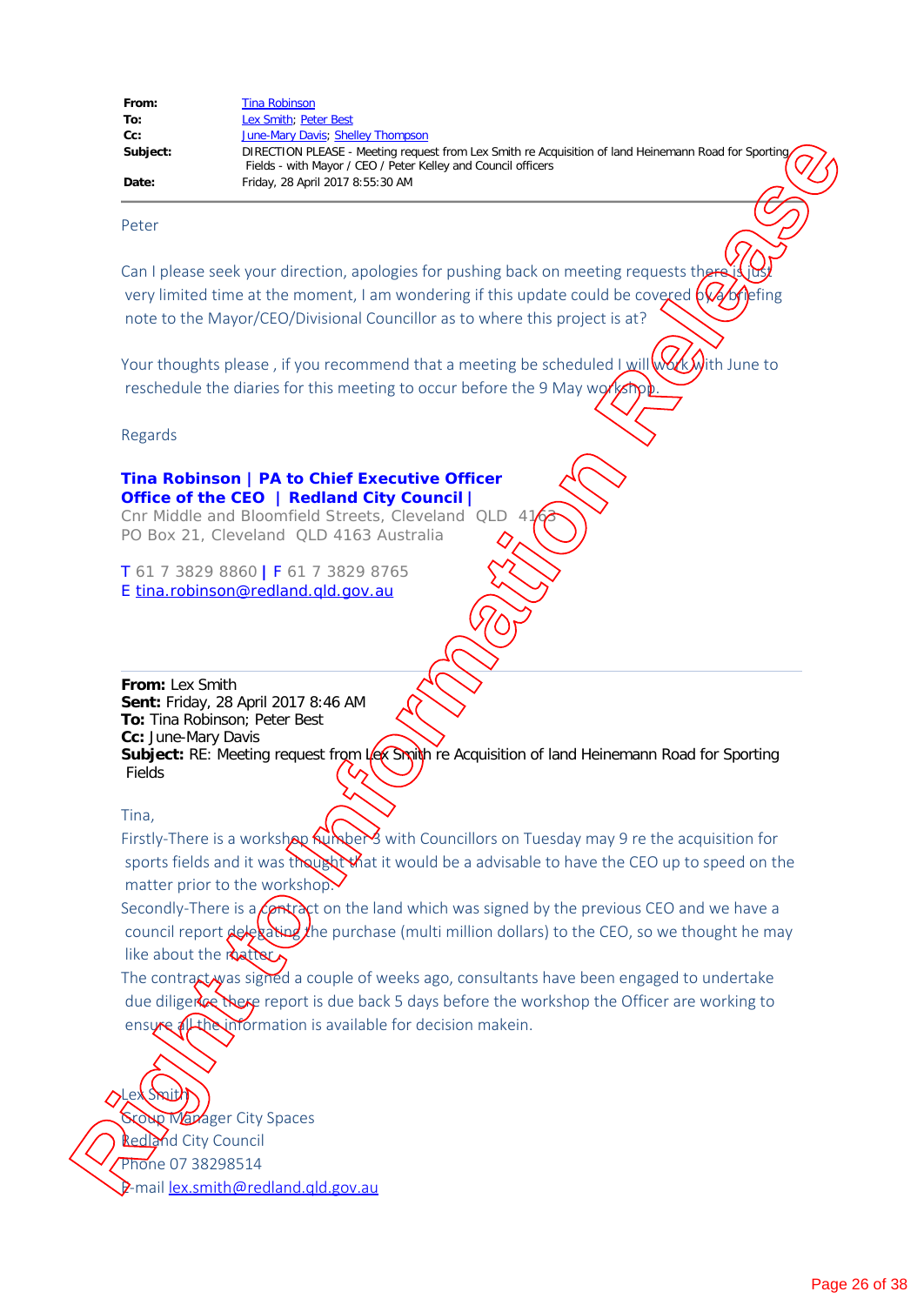**From:** Tina Robinson **Sent:** Thursday, 27 April 2017 9:16 AM **To:** Peter Best; Lex Smith **Cc:** June-Mary Davis **Subject:** Meeting request from Lex Smith re Acquisition of land Heinemann Road for Sporting Fields

### Hi Lex

Diaries are limited with time and pretty much back to back with workshops and other commitments the dates suggested below do impact on what little time the CEO do already and I am going to assume the Mayor's diary is the same.

For this meeting to be efficient and productive can you please advise:

- Firstly Background on the issues you wish to discuss and  $\frac{d}{dx}$  attendees
- Secondly can you consider if this matter could be rectified at  $G$ eneral Manager level, in which Peter Best could then feedback the issues to the Mayor and CEO and I would suggest letting the divisional councillor know the outcomes as well.

Your advice would be appreciated

Regards

### **Tina Robinson | PA to Chief Executive Offace Office of the CEO | Redland City Council |** Cnr Middle and Bloomfield Streets, Cleveland QLD 4163

PO Box 21, Cleveland QLD 4163 Austral

T 61 7 3829 8860 **|** F 61 7 3829 8765 E tina.robinson@redland.qld.gov.au

**From:** June-Mary Davis **Sent:** Thursday, 27 April 2017 8:44 AM **To:** Tina Robinson **Subject:** Meeting request from Lex Smith re Acquisition of land Heinemann Road for Sporting Fields **to:** June-Mary Davis<br> **ight to Inter-Mary Davis Entrarction** Let Smith the Acquisition of latel Heinemann Read for Sporting Fields<br> **Studient:** Meeting request from Lex Smith the Acquisition of latel with workshees and on

Tina

As discussed I have been asked this morning by Lex Smith to schedule a meeting on the acquisition of Heinemann Road land for Sporting Fields before it goes to Workshop on 9 May 2017.

Lex has asked for the following to be invited:

Peter Best

**Mayor** dèn

Peter Kelley<br>Lex Smith (Lex will forward booking to other Officers who need to be at the meeting).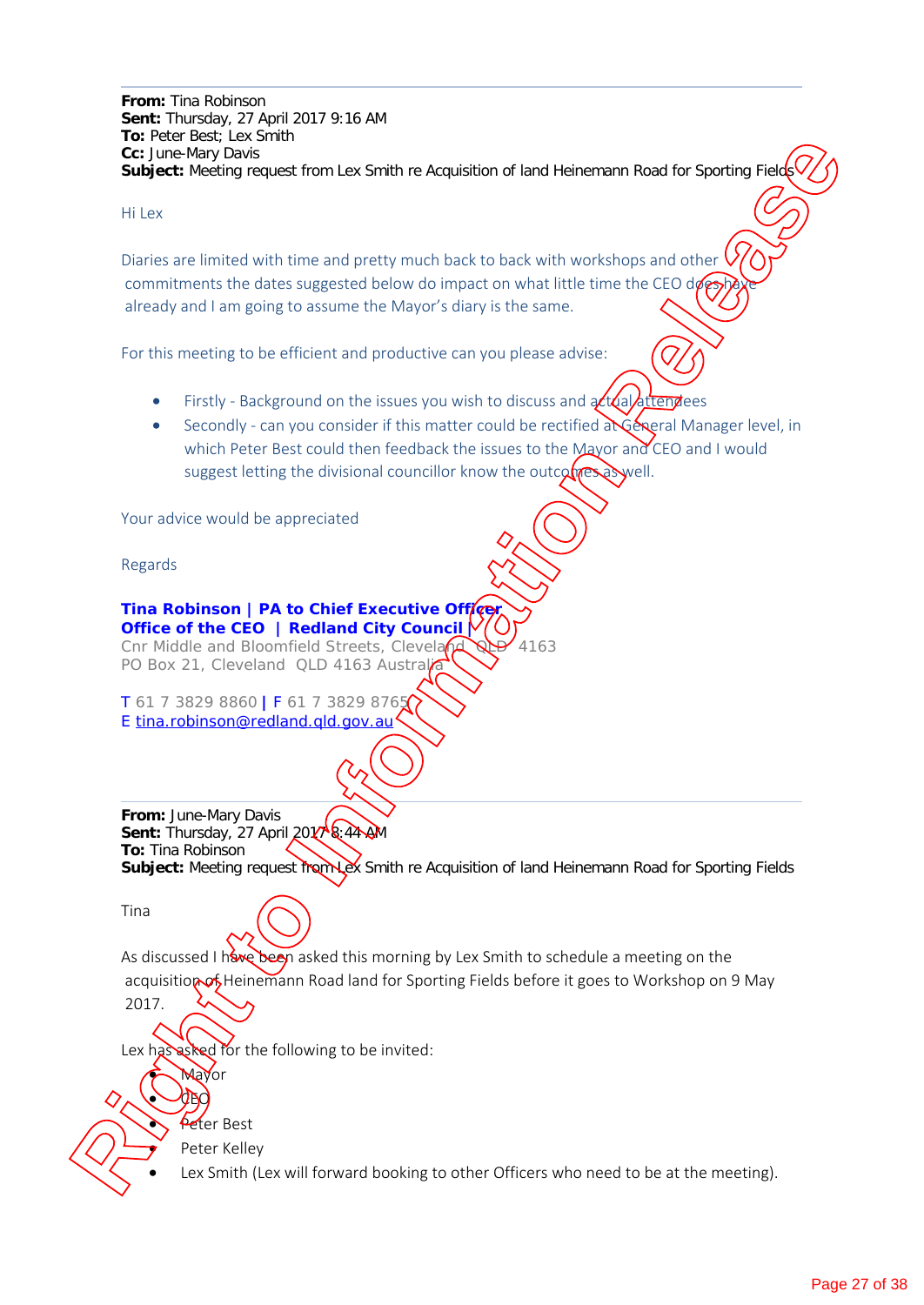I have listed below the Mayor's availability for a ½ hr meeting:

- $\bullet$  Thursday, 27 April 2017 at 3.30pm  $-4.00$ pm
- Thursday, 4 May 2017 at  $12.30$ pm  $1.00$ pm or  $4.00$ pm  $4.30$ pm
- Monday, 8 May 2017 at  $12.30 \text{pm} 1.00 \text{pm}$

Let me know if this meeting can be scheduled.

### Kind regards

**June-Mary Davis |Executive Support Officer to Mayor|**Redland City Council PO Box 21 Cleveland 4163 **| Phone:** (07) 3829 8623 **| Fax:** (07) 3829 8781 **Email:** june-mary.davis@redland.qld.gov.au **| Web:** www.redland.qld.gov.au

l acknowledge the traditional custodians of the lands and seas where I work/loay ray respects to Elders, **past, present and future.** 

This email is intended for the named recipients only. Information in this email and any attachments may be confidential, privileged or subject to  $\mathcal{Q}$   $\mathcal{Y}$  and  $\mathcal{Y}$ . Any reproduction, disclosure, distribution, or other dissemination is strictly prohibited. Use of this email, or any reliance on the information contained in it or its attachments, other than by the addressee, is strictly prohibited. If you have received this email in error, please notify the sender immediately and delete all copies of the message and attachments. **Right to Present with 2022** (The Third 2000 m 2.000 m of 4.000 m 4.300 m<br>
Moreover, 8 May 2012 at 12.30pm 2.000m of 4.30pm<br>
Het me levels (This meeting can be advertised).<br>
This density of the Information Right of the Inf

Neither Redland City Council nor the sender warrant that this email does not contain any viruses or other unsolicited items.

Please consider the environment before you print this e-mail or any attachments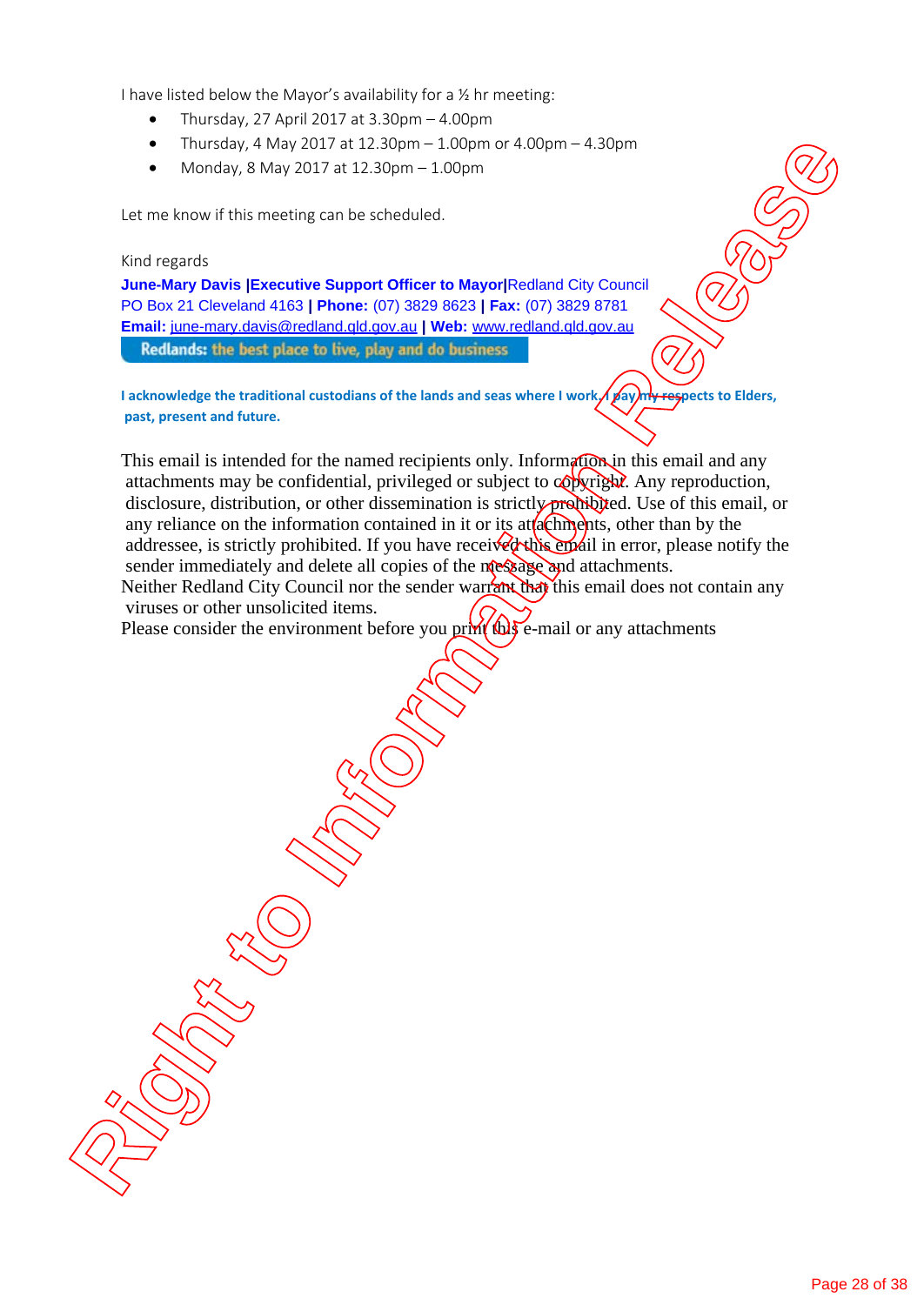# **Jo Costin**

| From:<br>Sent:<br>To:<br>Subject:                              | Redland Investment Corporation<br><contact=redlandinvestcorp.com.au@mail29.us4.mcsv.net> on behalf<br/>of Redland Investment Corporation<br/><contact@redlandinvestcorp.com.au><br/>Friday, 28 April 2017 2:26 PM<br/>Mayor Karen Williams<br/>RIC Operational Update [INTERNAL-ONLY]</contact@redlandinvestcorp.com.au></contact=redlandinvestcorp.com.au@mail29.us4.mcsv.net> |
|----------------------------------------------------------------|---------------------------------------------------------------------------------------------------------------------------------------------------------------------------------------------------------------------------------------------------------------------------------------------------------------------------------------------------------------------------------|
|                                                                | View this email in your browser                                                                                                                                                                                                                                                                                                                                                 |
| REDLAND<br><b>NVESTMENT</b><br>CORPORATION                     |                                                                                                                                                                                                                                                                                                                                                                                 |
| <b>CEO UPDATE</b>                                              |                                                                                                                                                                                                                                                                                                                                                                                 |
| Dear Councillors and members of the RCC ELT,                   |                                                                                                                                                                                                                                                                                                                                                                                 |
|                                                                | I am happy to provide you with the latest operational update from Redland Investment Corporation (RIC).                                                                                                                                                                                                                                                                         |
| more detail.                                                   | Please let me know if you would like any further information, as I am more than happy to discuss it in                                                                                                                                                                                                                                                                          |
| Kind Regards<br>Peter Kelley<br><b>Chief Executive Officer</b> |                                                                                                                                                                                                                                                                                                                                                                                 |
|                                                                | <b>CURRENT PROJECTS</b>                                                                                                                                                                                                                                                                                                                                                         |
|                                                                |                                                                                                                                                                                                                                                                                                                                                                                 |
|                                                                |                                                                                                                                                                                                                                                                                                                                                                                 |
|                                                                |                                                                                                                                                                                                                                                                                                                                                                                 |
|                                                                |                                                                                                                                                                                                                                                                                                                                                                                 |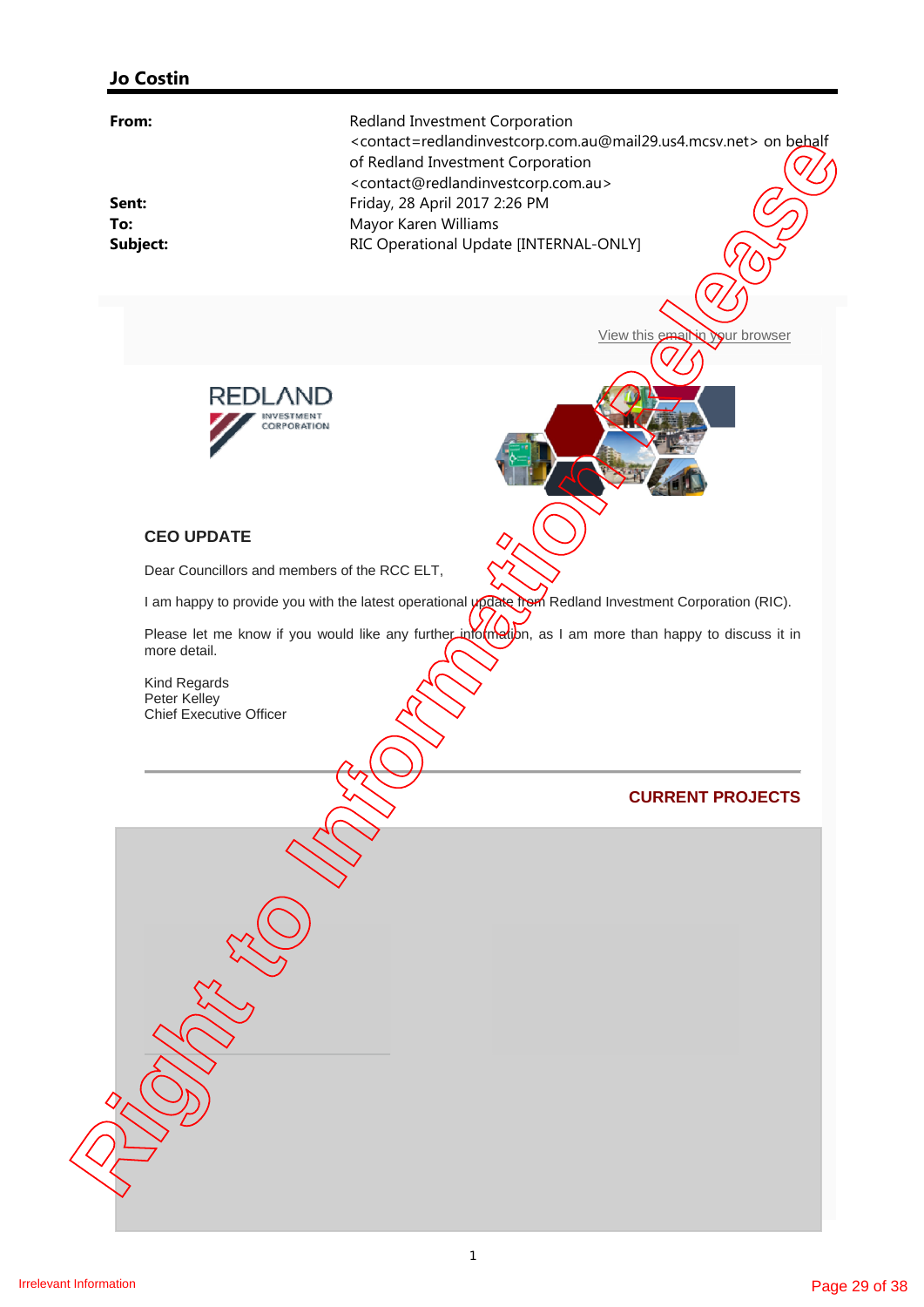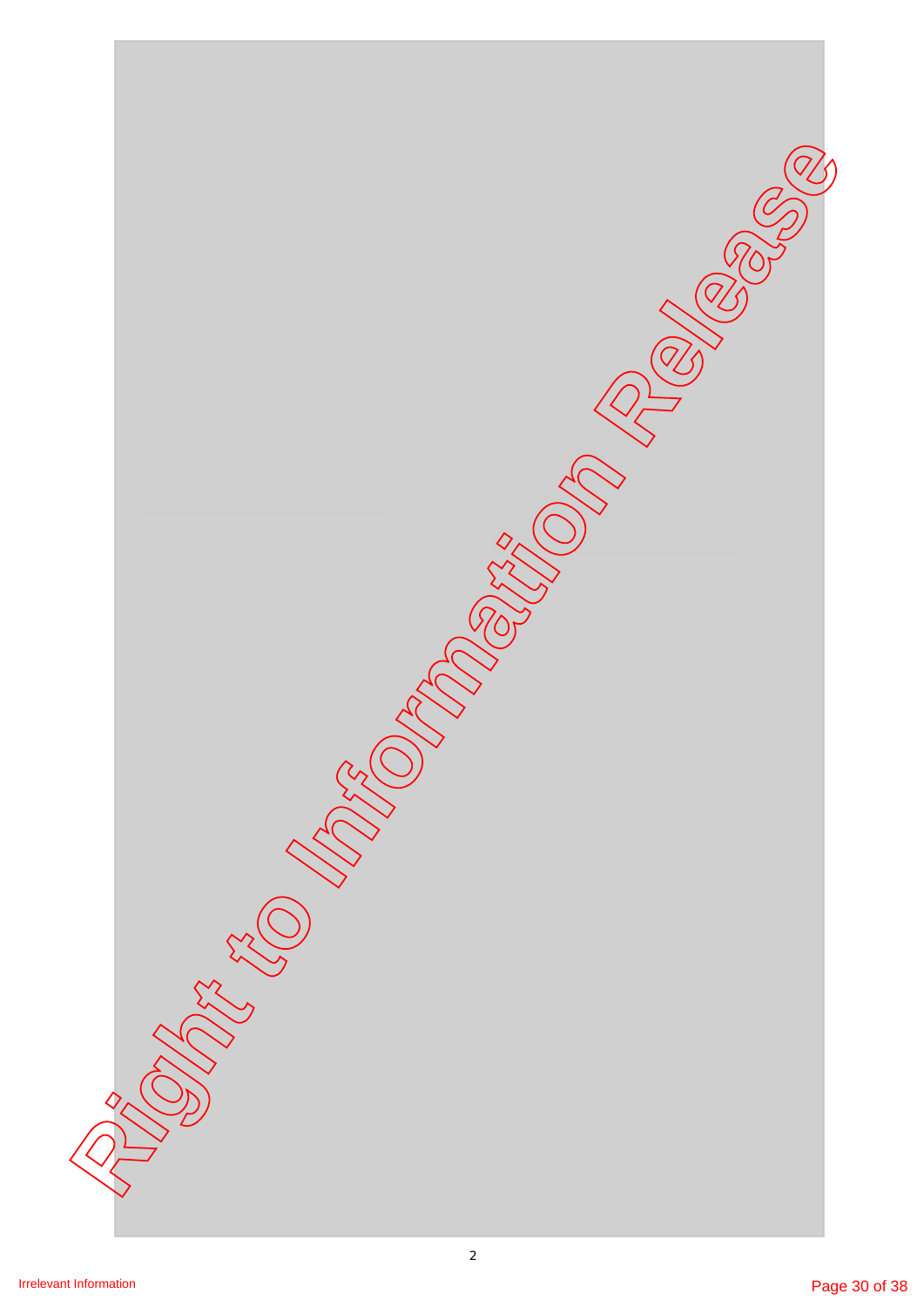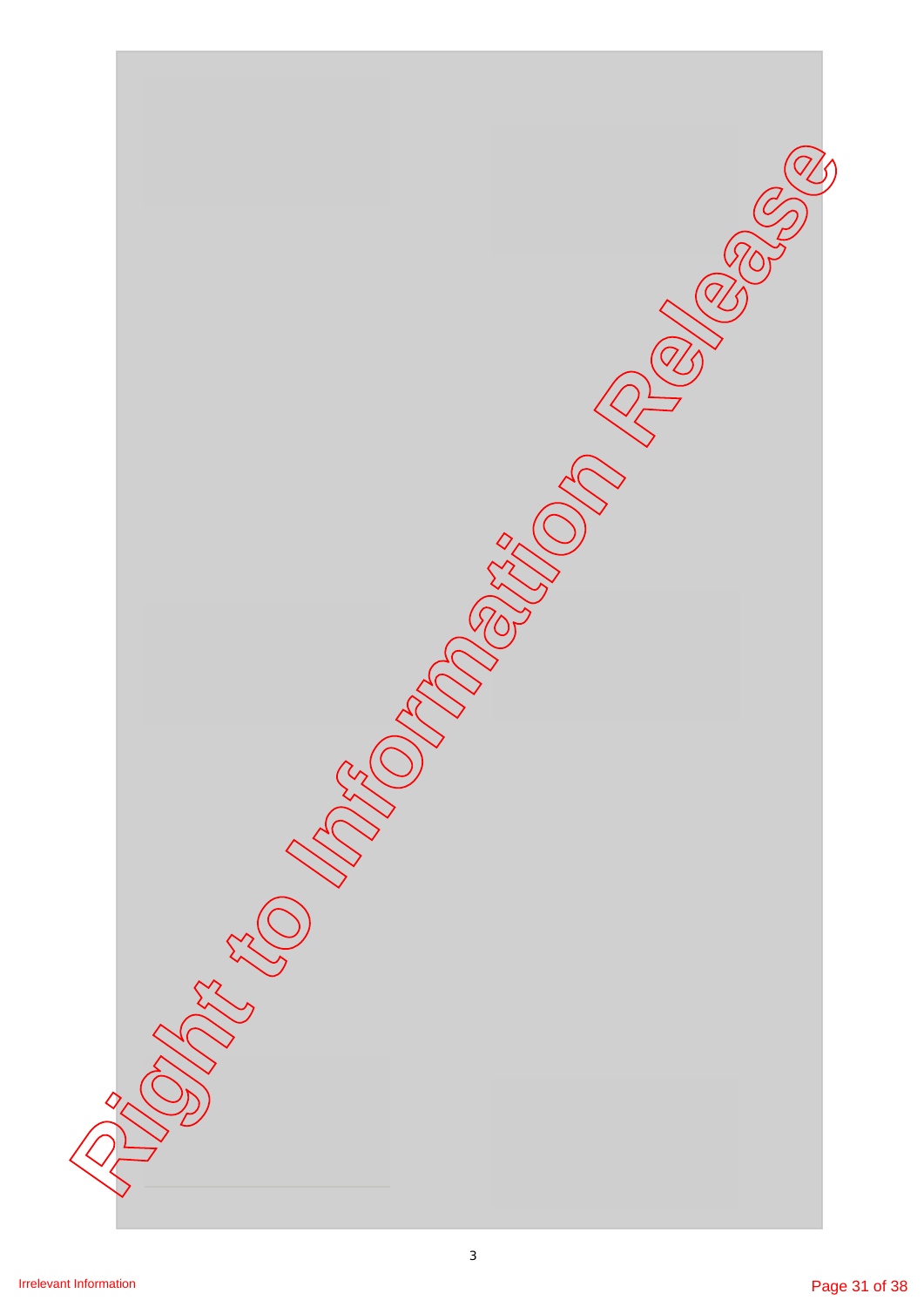### **Heinemann Road (sporting fields)**

In partnership with RCC City Spaces, we will be presenting to Councillors the Heinemann Road sporting fields due diligence report at a workshop on 9 May. We will also be seeking approval to proceed with a contract to parchase the land. **Right Toward Control of The Control of The Control of The Control of The Control of The President Control of The Control of The Control of The Control of The Control of The Control of The Control of The Control of The Con** 

This email was sent to **karen.williams@redland.qld.gov.au** 

why did I get this? unsubscribe from this list update subscription preferences

Redland Investment Corporation · Corner Middle and Bloomfield Streets · Cleveland, Qld 4160 · Australia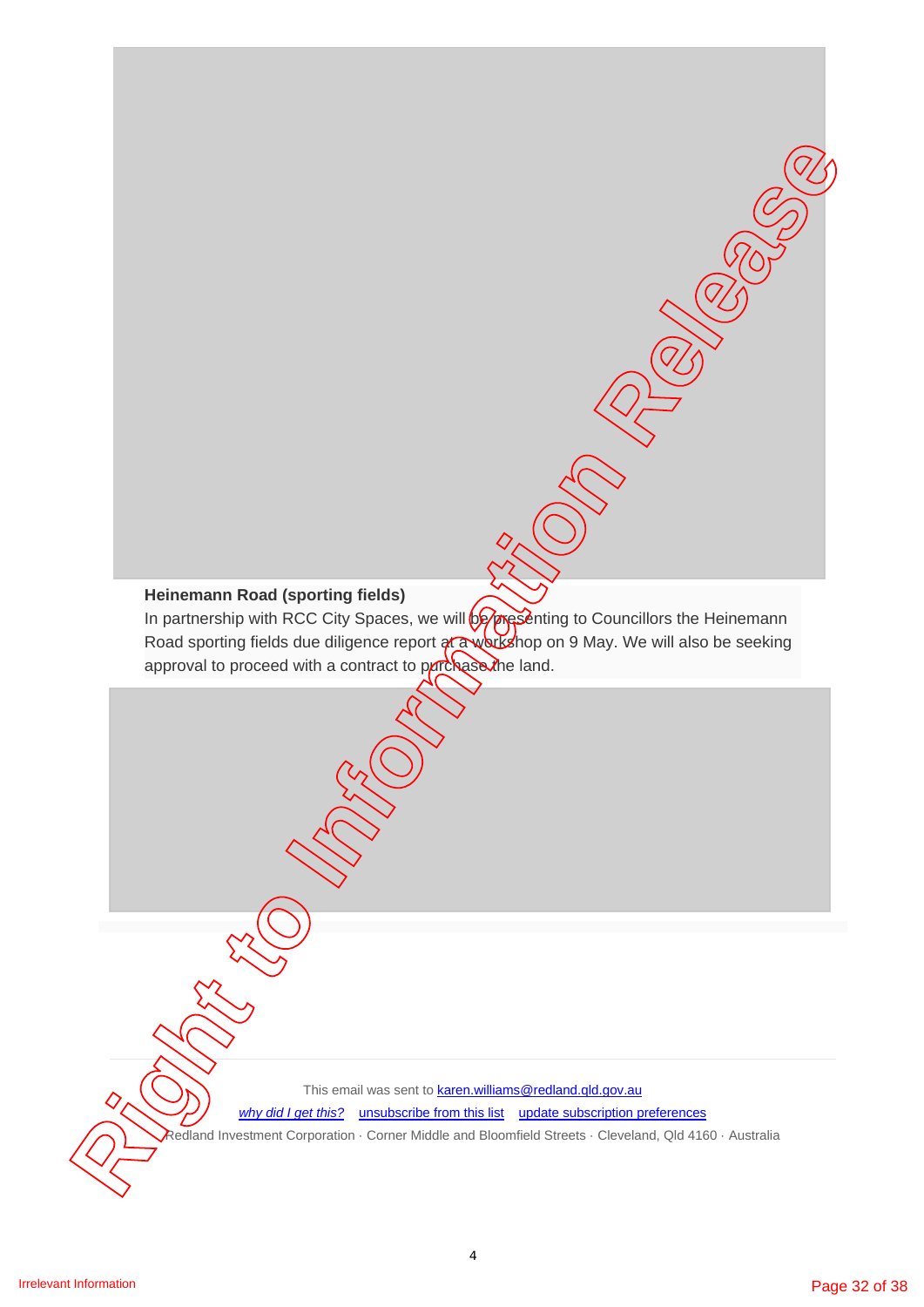

**Right to Information Religion Relationships and the Contract of Contract of Contract of Contract of Contract of Contract of Contract of Contract of Contract of Contract of Contract of Contract of Contract of Contract of C**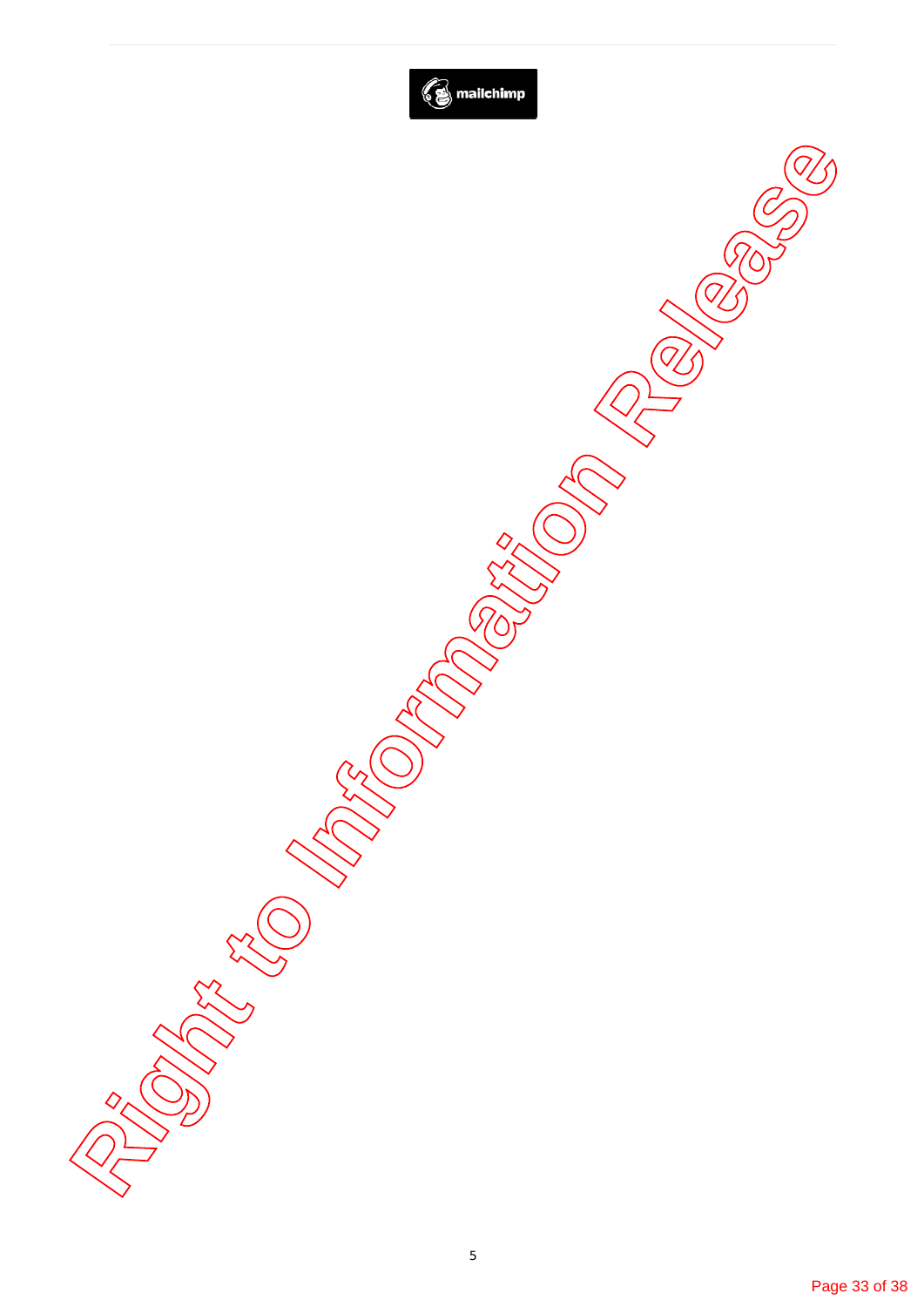# **Jo Costin**

| From:<br>Sent:<br>To:<br>Subject:                              | Redland Investment Corporation<br><contact=redlandinvestcorp.com.au@mail184.wdc02.mcdlv.net><br/>behalf of Redland Investment Corporation<br/><contact@redlandinvestcorp.com.au><br/>Friday, 28 April 2017 11:56 PM<br/>Andrew Chesterman<br/>RIC Operational Update [INTERNAL-ONLY]</contact@redlandinvestcorp.com.au></contact=redlandinvestcorp.com.au@mail184.wdc02.mcdlv.net> |
|----------------------------------------------------------------|------------------------------------------------------------------------------------------------------------------------------------------------------------------------------------------------------------------------------------------------------------------------------------------------------------------------------------------------------------------------------------|
|                                                                | View this email in your browser                                                                                                                                                                                                                                                                                                                                                    |
| REDLAN<br>INVESTMENT<br><b>CORPORATION</b>                     |                                                                                                                                                                                                                                                                                                                                                                                    |
| <b>CEO UPDATE</b>                                              |                                                                                                                                                                                                                                                                                                                                                                                    |
| Dear Councillors and members of the RCC ELT,                   |                                                                                                                                                                                                                                                                                                                                                                                    |
|                                                                | I am happy to provide you with the latest operational update from Redland Investment Corporation (RIC).                                                                                                                                                                                                                                                                            |
| more detail.                                                   | Please let me know if you would like any further information, as I am more than happy to discuss it in                                                                                                                                                                                                                                                                             |
| Kind Regards<br>Peter Kelley<br><b>Chief Executive Officer</b> |                                                                                                                                                                                                                                                                                                                                                                                    |
| EN SISTE                                                       |                                                                                                                                                                                                                                                                                                                                                                                    |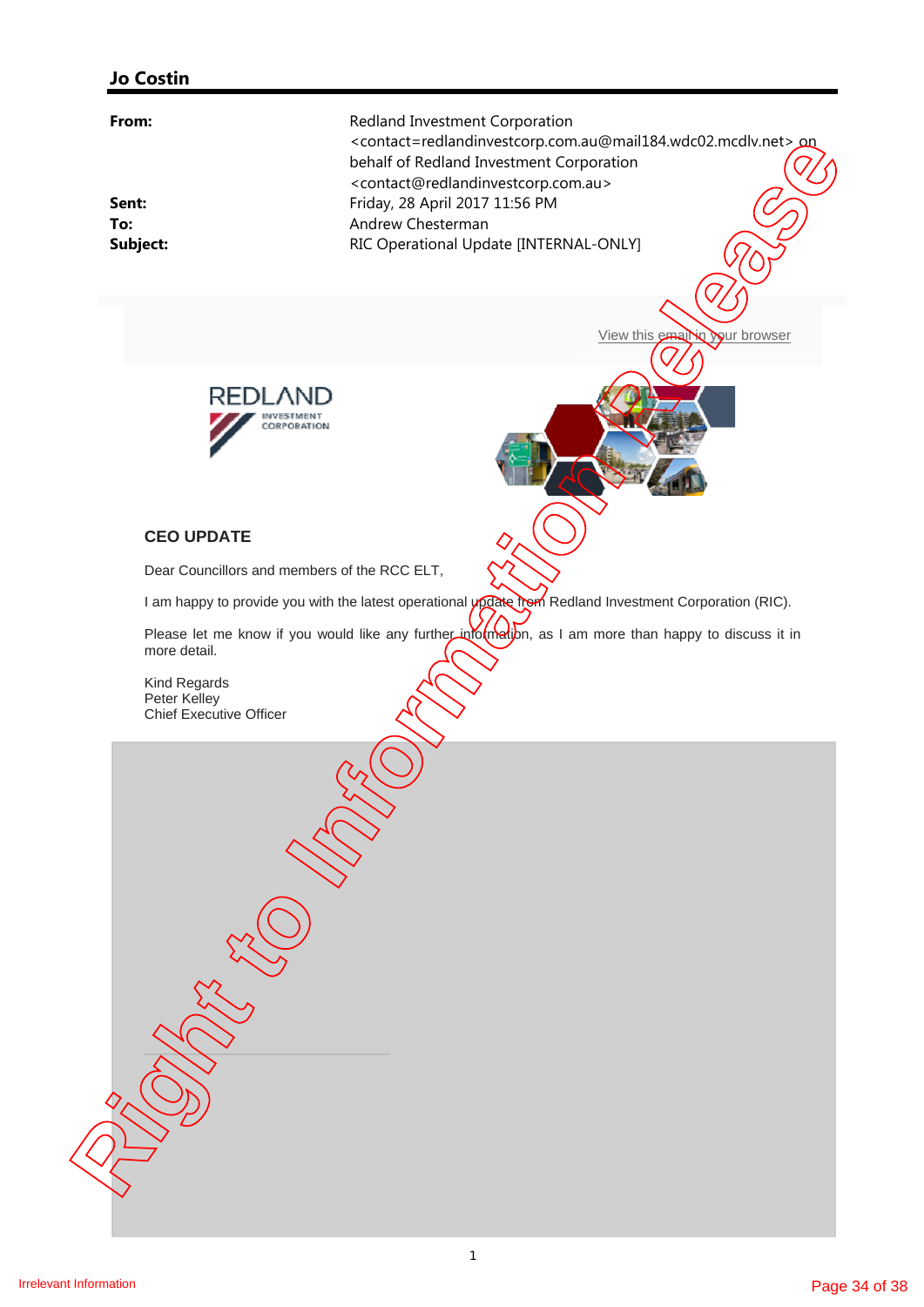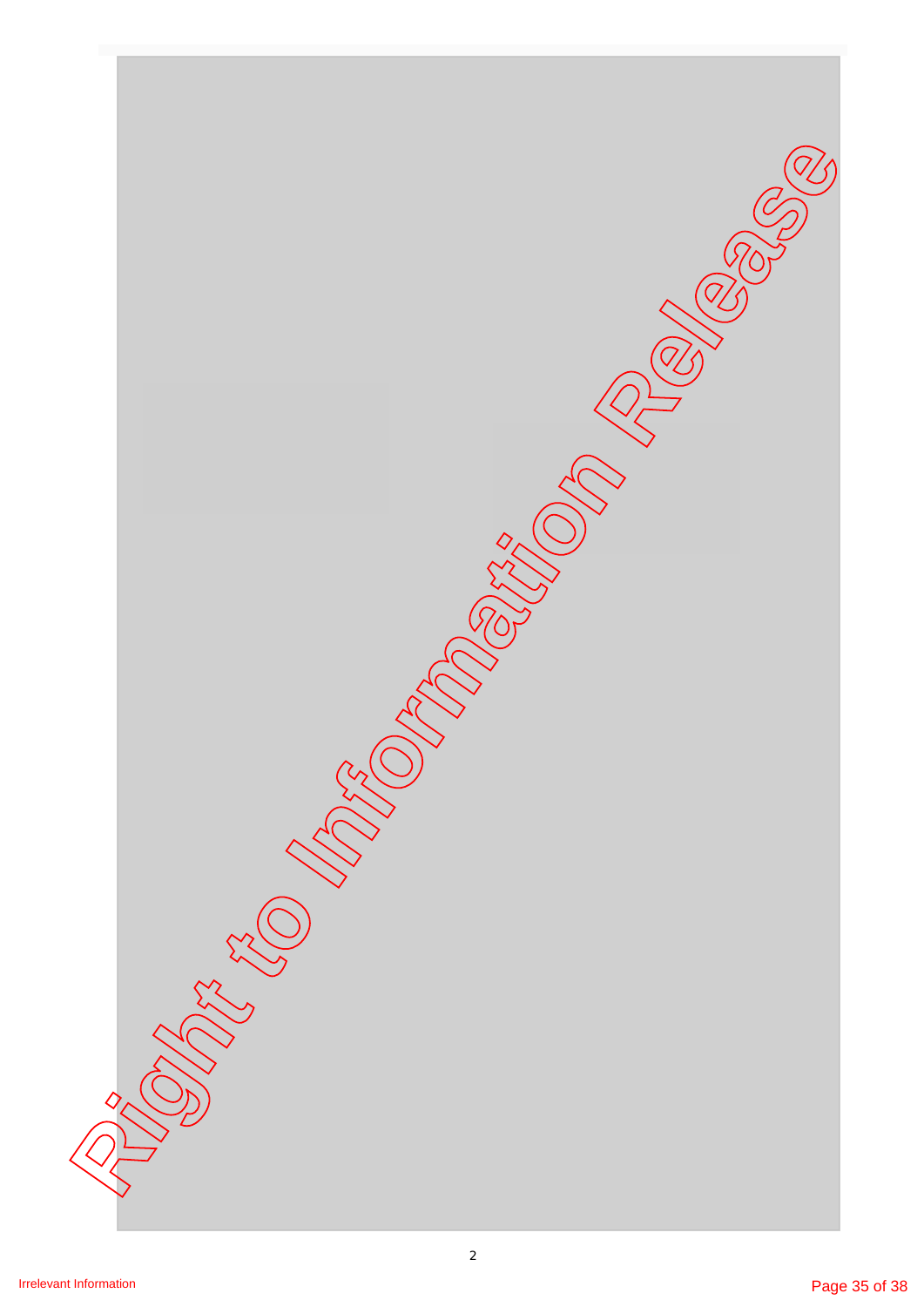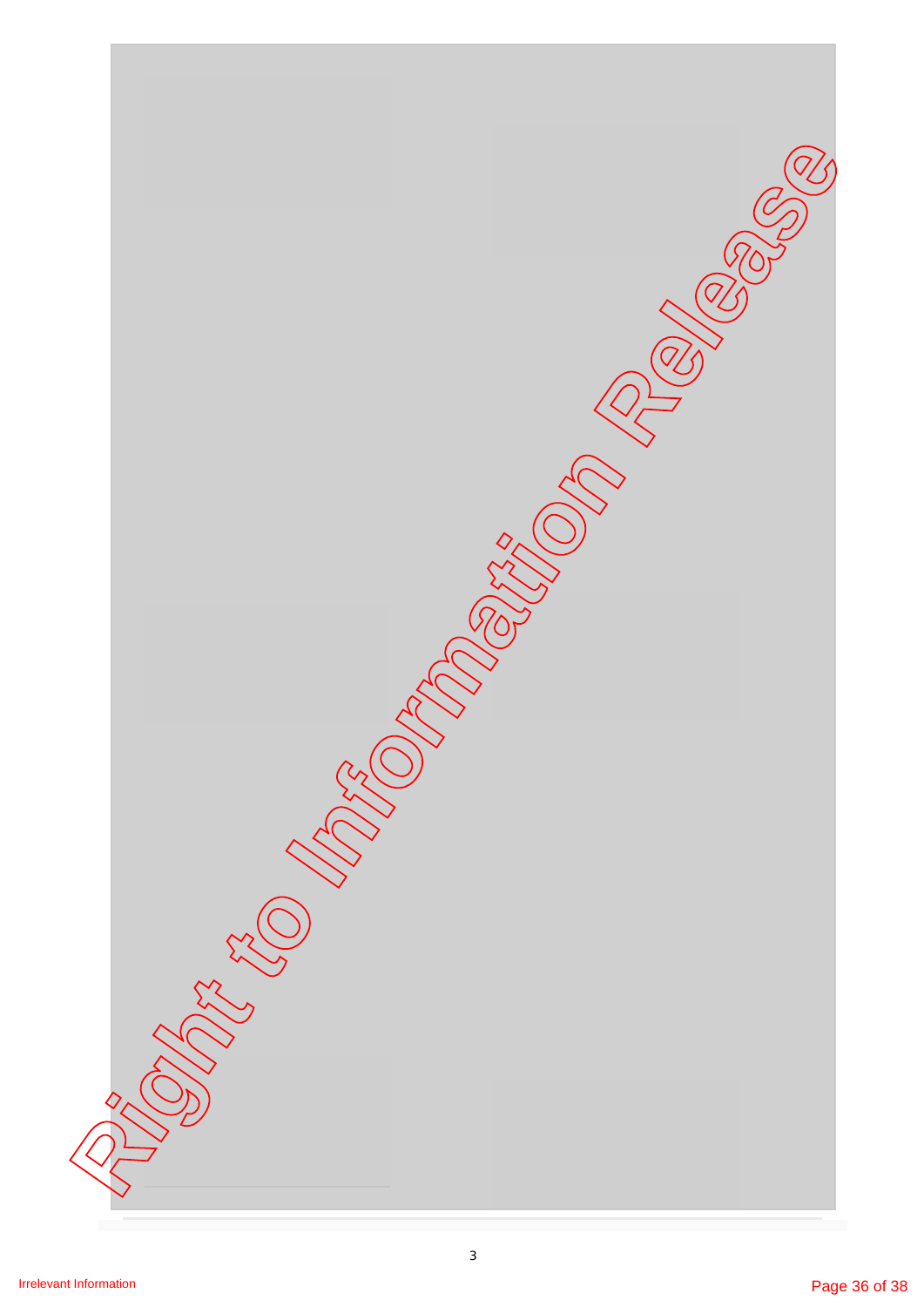### **Heinemann Road (sporting fields)**

In partnership with RCC City Spaces, we will be presenting to Councillors the Heinemann Road sporting fields due diligence report at a workshop on 9 May. We will also be seeking approval to proceed with a contract to parchase the land. **Right Toward Control of The Control of The Control of The Control of The Control of The President Control of The Control of The Control of The Control of The Control of The Control of The Control of The Control of The Con** 

This email was sent to **Andrew.Chesterman@redland.qld.gov.au** 

why did I get this? unsubscribe from this list update subscription preferences

Redland Investment Corporation · Corner Middle and Bloomfield Streets · Cleveland, Qld 4160 · Australia